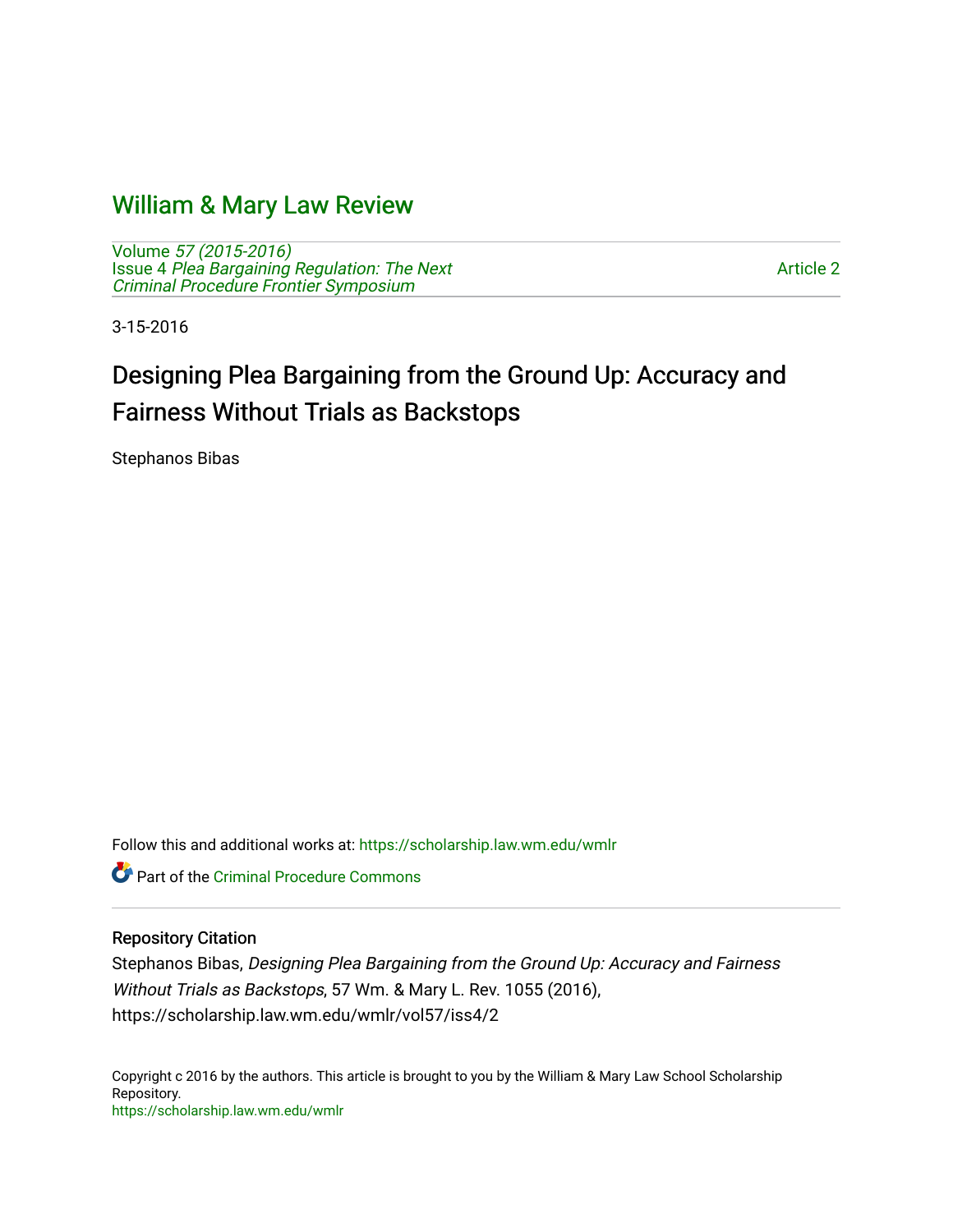# William & Mary Law Review

No. 4, 2016

# DESIGNING PLEA BARGAINING FROM THE GROUND UP: ACCURACY AND FAIRNESS WITHOUT TRIALS AS BACKSTOPS

STEPHANOS BIBAS\*

# **ABSTRACT**

*American criminal procedure developed on the assumption that grand juries and petit jury trials were the ultimate safeguards of fair procedures and accurate outcomes. But now that plea bargaining has all but supplanted juries, we need to think through what safeguards our plea-bargaining system should be built around. This Symposium Article sketches out principles for redesigning our plea-bargaining system from the ground up around safeguards. Part I explores the causes of factual, moral, and legal inaccuracies in guilty pleas. To prevent and remedy these inaccuracies, it proposes a combination of quasi-inquisitorial safeguards, more vigorous criminal defense, and better normative evaluation of charges, pleas, and sentences. Part II then diagnoses unfair repercussions caused by defendants lack of*  $i$ *nformation* and *understanding*, *laymen's lack of voice*, and *the pub-*

1055

<sup>\*</sup> Professor of Law and Criminology; Director, Supreme Court Clinic, University of Pennsylvania Law School. Thanks to Jeff Bellin, Adam Gershowitz, and the *William & Mary Law Review* for organizing this terrific Symposium.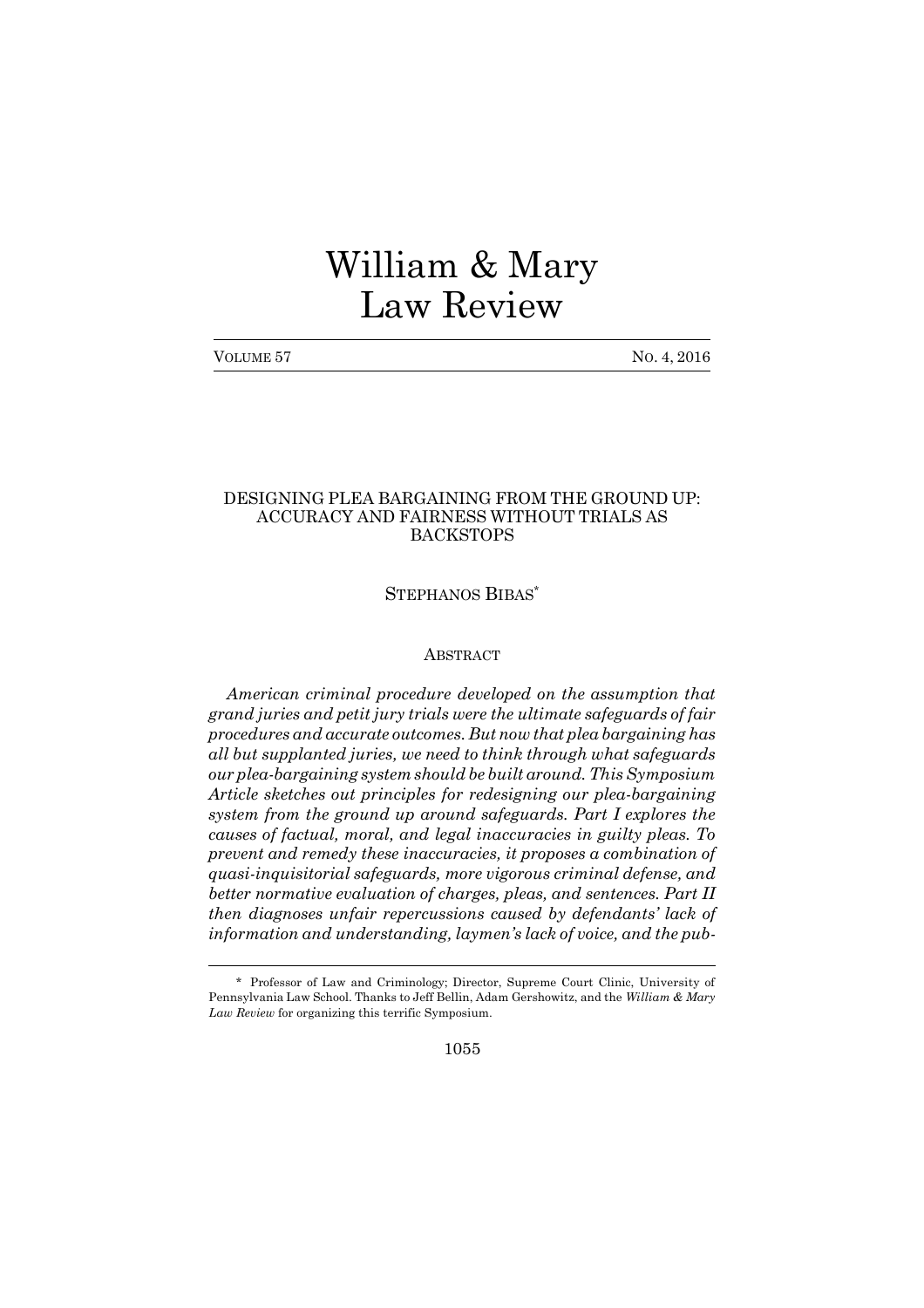*lics lack of information and participation. To prevent and fix these sources of unfairness, it proposes ways to better inform pleas and to make plea procedures more procedurally just.*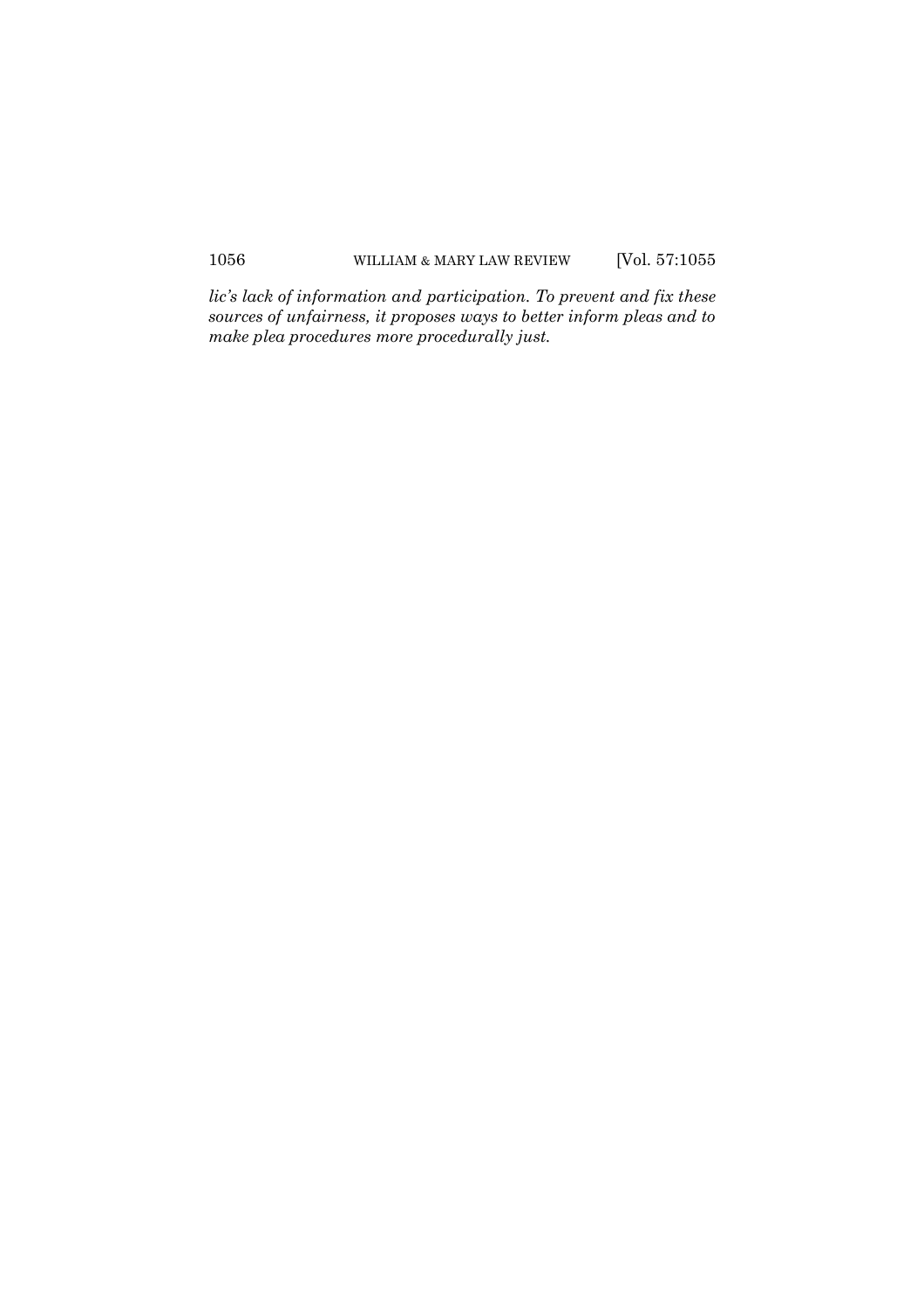# TABLE OF CONTENTS

|                                                                                 | 1058 |
|---------------------------------------------------------------------------------|------|
| I. ENSURING FACTUALLY, LEGALLY, AND MORALLY ACCURATE                            |      |
|                                                                                 | 1062 |
|                                                                                 | 1063 |
| 1. Factual and Legal Inaccuracy                                                 | 1063 |
|                                                                                 | 1065 |
| B. Promoting Accuracy Early On                                                  | 1066 |
| 1. Inquisitorial Measures                                                       | 1067 |
| 2. More Vigorous Defense                                                        | 1070 |
| 3. Better Normative Evaluation                                                  | 1071 |
| II. FAIRNESS: IMPROVING UNDERSTANDING, TRANSPARENCY,                            |      |
|                                                                                 | 1072 |
|                                                                                 | 1072 |
| 1. Defendants' Lack of Information                                              | 1072 |
| 2. Defendants' Lack of Understanding.                                           | 1074 |
| 3. Laymen's Lack of Voice $\dots \dots \dots \dots \dots \dots \dots \dots$     | 1076 |
| 4. Opaque, Insular Criminal Justice                                             | 1077 |
| $B.$ Reforms/Solutions                                                          | 1078 |
| 1. Better-Informed Pleas                                                        | 1079 |
| 2. Procedural Justice $\ldots \ldots \ldots \ldots \ldots \ldots \ldots \ldots$ | 1080 |
| <b>CONCLUSION</b>                                                               | 1081 |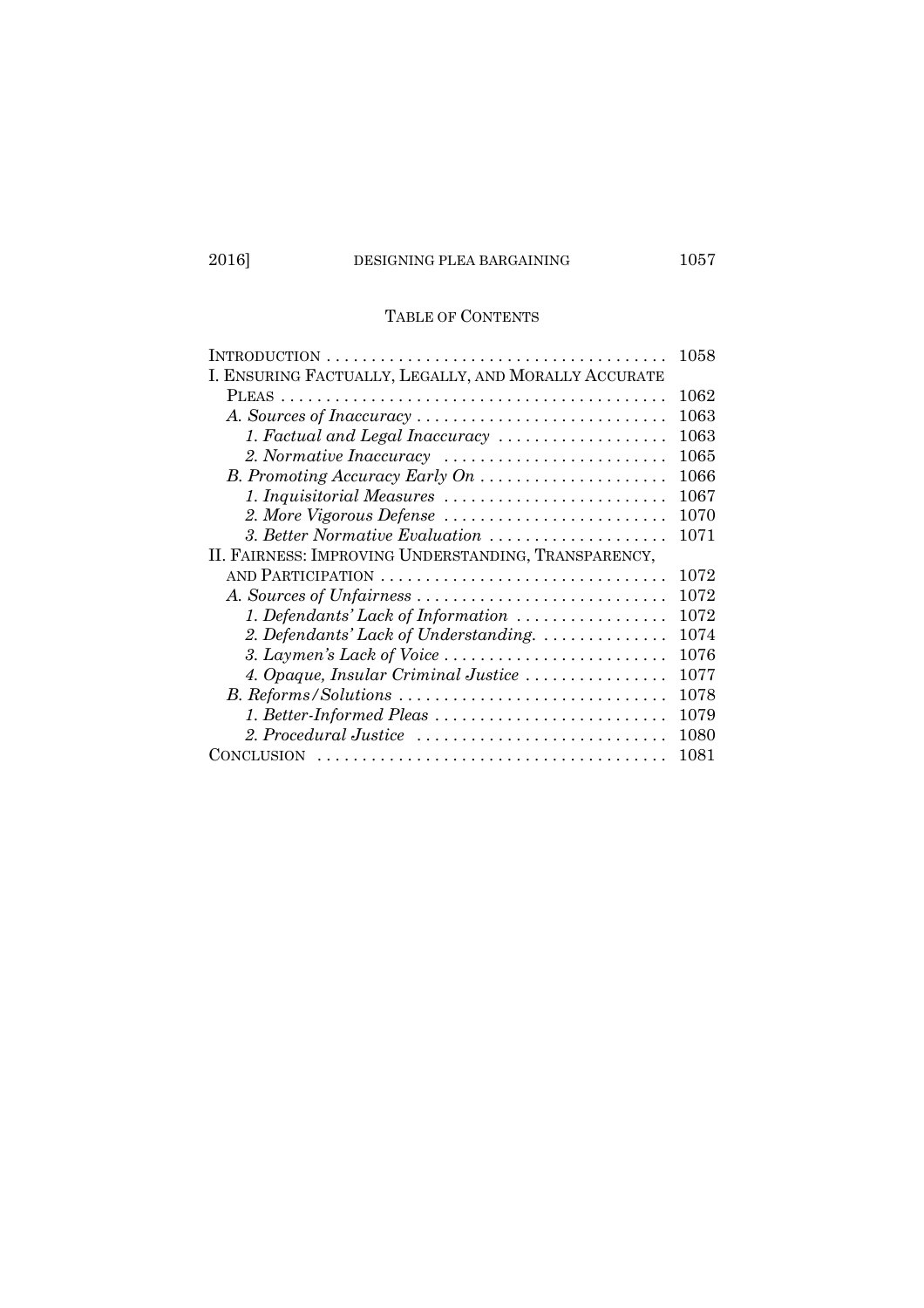*Because ours is for the most part a system of pleas, not a system of trials, it is insufficient simply to point to the guarantee of a fair trial as a backstop that inoculates any errors in the pretrial process.... [P]lea bargaining ... is not some adjunct to the criminal justice system; it* is *the criminal justice system.*

Justice Anthony Kennedy, *Missouri v. Frye*<sup>1</sup>

#### **INTRODUCTION**

American criminal justice is badly misshapen. Over the centuries, Anglo-American jurists have constructed elaborate procedural safeguards around grand and petit juries.<sup>2</sup> Juries, and especially jury trials, were supposed to ensure fair process, accurate outcomes, and checks on abuse of power.<sup>3</sup> Thus, judges felt little pressure to superintend evidence gathering or assess each side's stories before or at trial.<sup>4</sup> Our legal system put its faith in adversarial proceedings that culminated in vigorously fought trials, at which the collision of truth and error would ensure that factual, legal, and moral justice won out.

While the shell of an adversarial system remains, the core has been hollowed out. Plea bargaining began as a way for a few indisputably guilty defendants to resolve their cases quickly, saving everyone the time and expense of getting to a foreordained conclusion.<sup>5</sup> But the exception has swallowed the rule. Today, roughly 94 percent of adjudicated felony defendants plead guilty; only about 4 percent enjoy jury trials, and the rest have bench trials.<sup>6</sup> In misdemeanor cases, the disparity is even starker, with 99 percent or

<sup>1. 132</sup> S. Ct. 1399, 1407 (2012) (citation omitted) (first quoting Lafler v. Cooper, 132 S. Ct. 1376, 1388 (2012); then quoting Robert E. Scott & William J. Stuntz, *Plea Bargaining as Contract*, 101 YALE L.J. 1909, 1912 (1992)).

<sup>2.</sup> *See* STEPHANOS BIBAS,THEMACHINERY OF CRIMINAL JUSTICE, at xix (2012). *See generally* LAURA I. APPLEMAN, DEFENDING THE JURY: CRIME, COMMUNITY, AND THE CONSTITUTION 15-36 (2015).

<sup>3.</sup> *Cf.* BIBAS, *supra* note 2, at 13-14.

<sup>4.</sup> *See infra* notes 42-43 and accompanying text.

<sup>5.</sup> *Cf.* BIBAS, *supra* note 2, at xviii.

<sup>6.</sup> SEAN ROSENMERKEL ET AL., BUREAU OF JUSTICE STATISTICS, U.S. DEPT OF JUSTICE [DOJ], NCJ 226846, FELONY SENTENCES IN STATE COURTS, 2006-STATISTICAL TABLES 25 tbl.4.1 (2009), http://www.bjs.gov/index.cfm?ty=pbdetail&iid=2152 [https://perma.cc/765Y-3N E6] (reporting 94 percent guilty pleas, 4 percent jury trials, and 2 percent bench trials in state felony cases in 2006).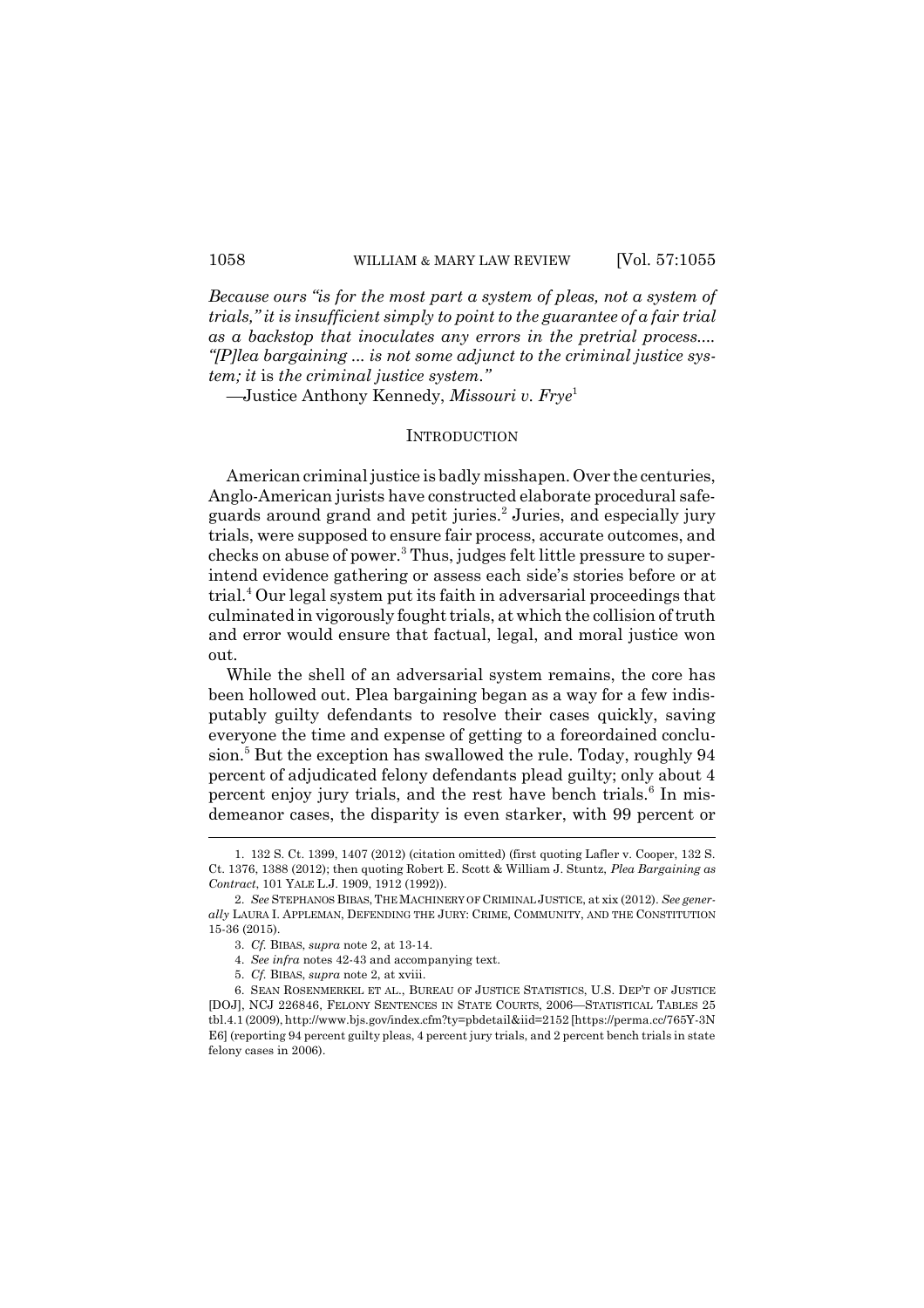more pleading guilty.<sup>7</sup> Though petit juries are not quite extinct, they are an endangered species. To use John Langbein's example, petit juries are about as representative of New York's criminal courts as the hippopotamus in the Bronx Zoo is representative of New York City's wildlife—curious, anomalous spectacles. $8$ 

This plea-bargaining system was not planned, but jury-rigged. It grew up below the radar as a workaround that served all the insiders' interests.<sup>9</sup> Because it was supposed to be exceptional, no one bothered to build many safeguards into the process.<sup>10</sup> The few safeguards that exist are largely designed to ensure the centrality of jury trials. For example, at plea colloquies, judges typically dwell at length on each of the many trial rights that a defendant is giving  $up<sup>11</sup>$ . They say much less about the likely penalties, may require only a bare-bones allocution of factual and legal guilt, and do not have to speculate about the odds of conviction or the collateral consequences.<sup>12</sup>

Even as plea bargaining burgeoned, jury trials continued to matter for two important reasons. First, almost everyone trusted that trials remained as safety valves whenever guilt was in real doubt. The vast majority of defendants are factually and legally guilty, but surely, we assumed, those who are innocent would persist to vindicate their names at trial.<sup>13</sup> But the recent wave of DNA exonerations

10. *See* Stephanos Bibas, *Regulating the Plea-Bargaining Market: From Caveat Emptor to Consumer Protection*, 99 CALIF. L. REV. 1117, 1121-27 (2011).

<sup>7.</sup> ADMIN. OFFICE OF THE U.S. COURTS, JUDICIAL BUSINESS OF THE UNITED STATES COURTS: 2010 ANNUAL REPORT OF THE DIRECTOR 242-45 tbl.D-4 (2010), http://www.uscourts. gov/statistics-reports/judicial-business-2010 [https://perma.cc/NM9W-XW4T] (reporting that of the 89,741 total defendants convicted and sentenced in federal criminal cases in fiscal year 2010, 97.4 percent (87,418) entered guilty pleas, 2.3 percent (2066) were convicted in jury trials, and less than 0.3 percent (257) were convicted in bench trials).

<sup>8.</sup> John H. Langbein, *On the Myth of Written Constitutions: The Disappearance of Criminal Jury Trial*, 15 HARV. J.L. & PUB. POLY 119, 121 (1992).

<sup>9.</sup> *See* BIBAS, *supra* note 2, at xvii-xx.

<sup>11.</sup> The colloquy requirements in federal court are typical, dwelling mostly on the procedural rights waived. *See* FED. R. CRIM. P. 11(b); *see also* Boykin v. Alabama, 395 U.S. 238, 243 & n.5 (1969) (requiring that the record of a guilty-plea allocution reflect a defendant's affirmative waiver of his right to a jury trial, right to confront his accusers, and privilege against self-incrimination).

<sup>12.</sup> *See* Bibas, *supra* note 10, at 1124; *see also infra* notes 42-43 and accompanying text.

<sup>13.</sup> See Brady v. United States, 397 U.S. 742, 758 (1970) ("We would have serious doubts about this case if the encouragement of guilty pleas by offers of leniency substantially increased the likelihood that defendants, advised by competent counsel, would falsely condemn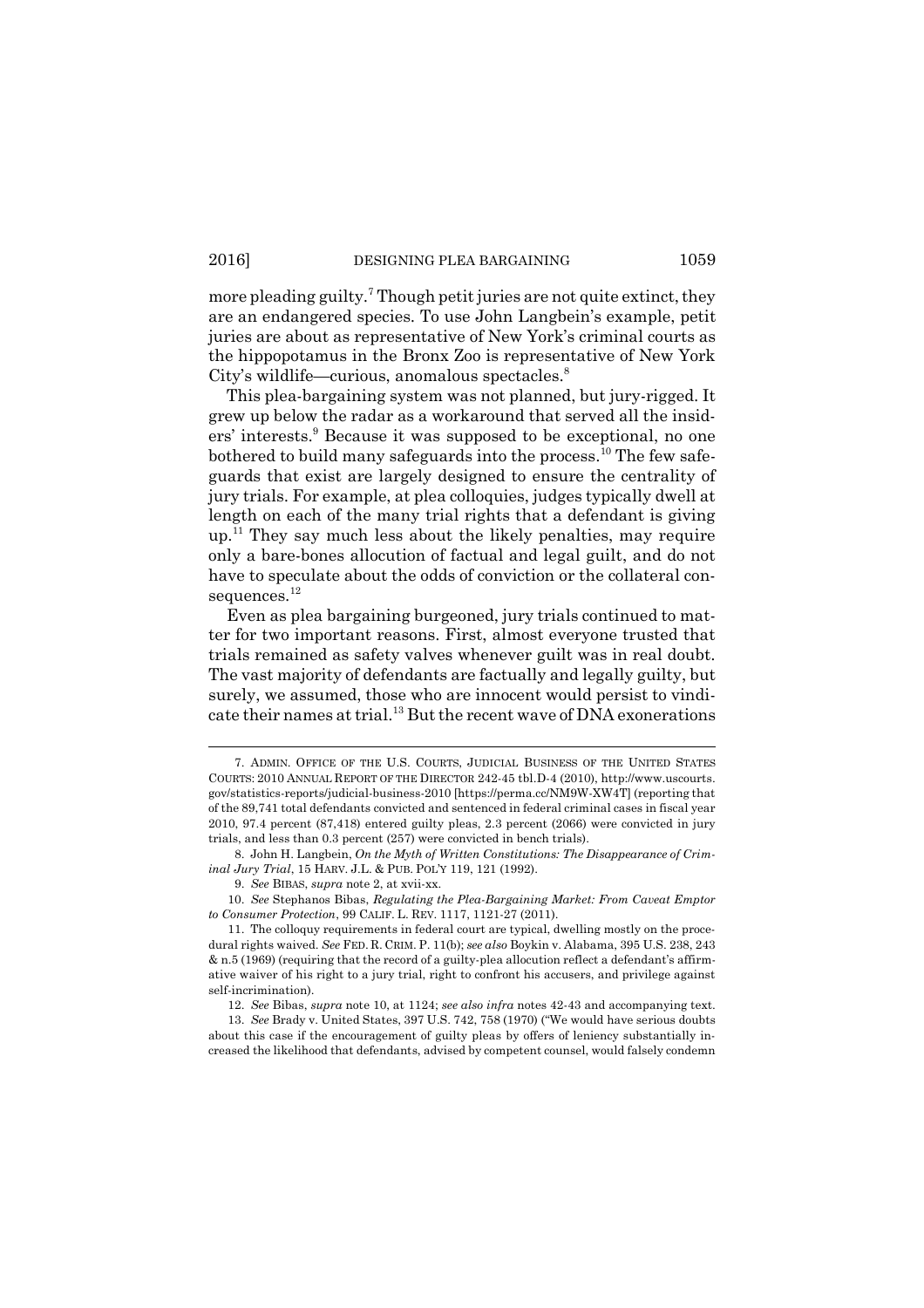has revealed many guilty-plea convictions of defendants who are factually innocent.<sup>14</sup> Though perhaps hard to believe, innocent people sometimes buckle under the overwhelming pressures and incentives to plead guilty.<sup>15</sup> If completely innocent people sometimes plead guilty, there must be many more people with plausible factual, legal, or equitable defenses who are pleading too, as well as those who may be guilty of lesser offenses or may merit lower punishments.

Second, observers generally assumed that plea bargaining occurred in the shadow of trial. That is, they assumed that jury trials exerted an outsized influence because plea bargaining both rationally forecasted the probability of conviction and likely sentence and resulted in deals proportionate to those rational expectations.<sup>16</sup> But my other scholarship has called into doubt both how representative the universe of tried cases is and how rational the bargaining process is. The lawyers' incentives, the limits on discovery, the pressures of pretrial detention, and the heuristics and biases that afflict decision making all warp the bargaining process and outcomes.<sup>17</sup>

When the Supreme Court formally blessed plea bargaining four decades ago, it did so on the key assumption that defense counsel would vigorously vindicate innocent clients.<sup>18</sup> But defense lawyers are often shockingly overworked, shamefully underfunded, and sometimes incompetent. $^{19}$  They have little ability to mount independent investigations and vigorous defenses, leaving the outcome

themselves. But our view is to the contrary.").

<sup>14.</sup> As of this writing, The National Registry of Exonerations lists 274 exonerations in cases in which the conviction was obtained by guilty plea. *Browse Cases: Detailed View*, NATL REGISTRYEXONERATIONS, https://www.law.umich.edu/special/exoneration/Pages/detaillist.as px [https://perma.cc/6L9F-GXL6] (last visited Mar. 20, 2016) (filter "Tags" column with "P" selection) (reporting that there have been 274 exonerations in cases in which the conviction was obtained by a guilty plea); *id.* (filter "Tags" column with "P" selection; then filter "DNA" column with "DNA" selection) (reporting that  $42$  of the  $274$  exonerations involved DNA).

<sup>15.</sup> *See* Roger Koppl & Meghan Sacks, *The Criminal Justice System Creates Incentives for False Convictions*, 32 CRIM. JUST. ETHICS 126 (2013).

<sup>16.</sup> *See* Stephanos Bibas, *Plea Bargaining Outside the Shadow of Trial*, 117 HARV.L. REV. 2463, 2465 & n.2 (2004) (discussing scholarly articles that also treat plea bargaining as largely determined by rationally forecasting expected trial outcomes).

<sup>17.</sup> *Id.* at 2476-79, 2482, 2486, 2493-507, 2514, 2523.

<sup>18.</sup> *See Brady*, 397 U.S. at 758 (trusting that "adequate advice of counsel" would allay the risk that innocent defendants "would falsely condemn themselves").

<sup>19.</sup> *See generally* STEPHANOS BIBAS & BENJAMIN BARTON, REBOOTING JUSTICE (forthcoming 2016) (manuscript at ch. 2) (on file with author).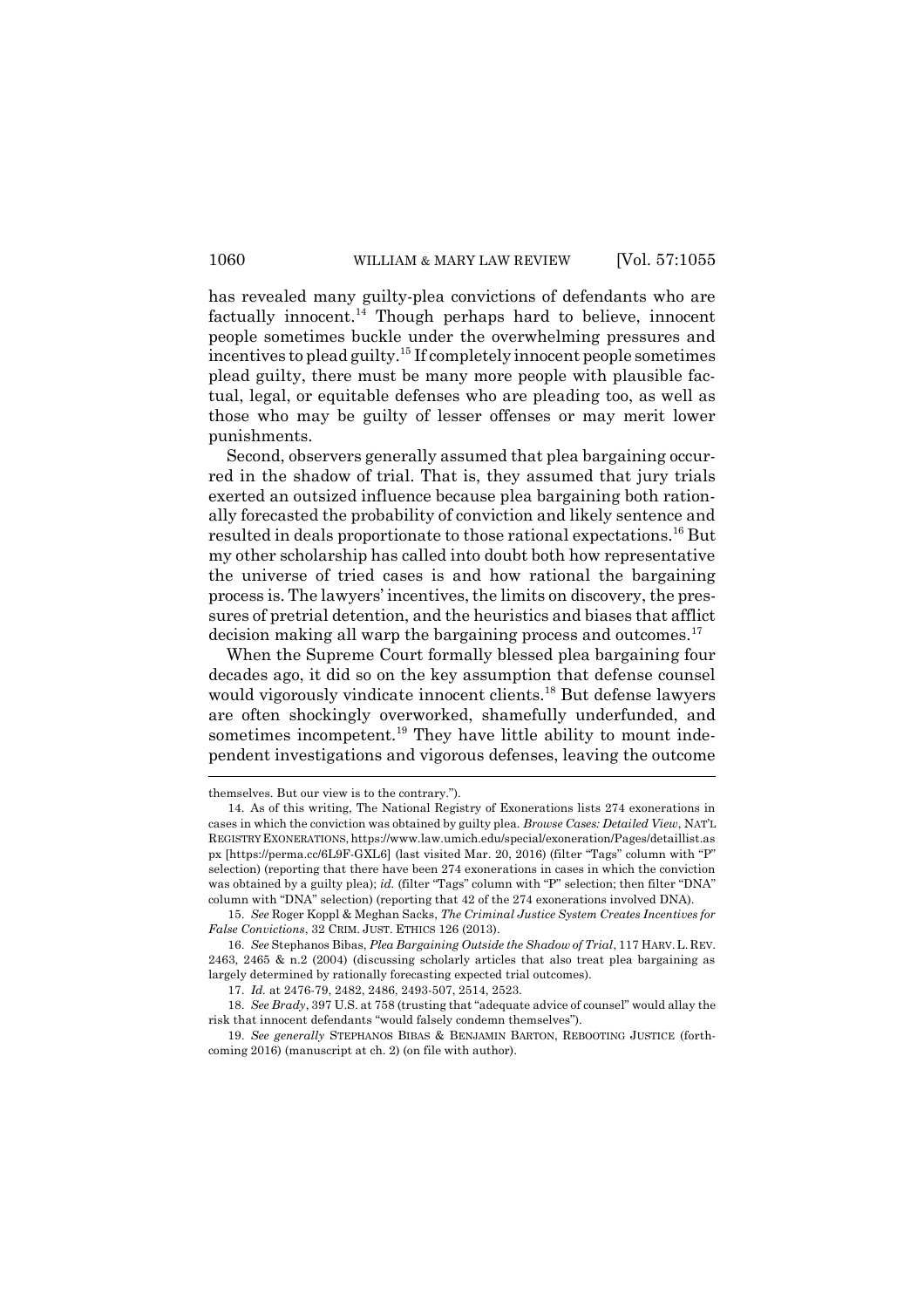to ride on the quality of police work.<sup>20</sup> Police, however, may jump to conclusions, focus in on one suspect too quickly, and not thoroughly investigate alibis and leads that might point to other culprits.<sup>21</sup>

In addition, bad defense lawyering, coupled with mystifying procedures and strong pressures to plead quickly, can make it hard for defendants to choose intelligently among the alternatives before them and understand the likely convictions, sentences, and consequences that would flow from each one.<sup>22</sup> The trial will never come, and even the plea colloquy may be too late. New safeguards need to be built in earlier to ensure that the investigation, negotiation, and consideration of pleas is done correctly up front.

Lamenting the death of jury trials is a bit like complaining about the weather. A cottage industry criticizes their demise, but mere mortals are incapable of resurrecting them from the dead. Instead, it is time to design a plea-bargaining system from the ground up and then put some of those ideas into practice.

The core goals of a criminal procedural system should be accuracy and fairness. The investigatory, bargaining, and advising processes should be (re)designed to ensure the factual, legal, and moral accuracy of the resulting convictions, sentences, and collateral consequences. Fairness requires that defendants have the knowledge and freedom needed to make intelligent choices among alternatives. It also means that defendants, victims, and other participants must have meaningful opportunities to be heard and that they receive fair, respectful treatment along the way.

A system designed from scratch would rely little, if at all, on adversarial trials that would probably never come, let alone on appeals and collateral attacks that would come much too late and require second-guessing low-visibility, off-the-record decisions. Instead, it would build in some quasi-inquisitorial process early on, include adversarial participation early enough to make a difference, and incorporate several types of meaningful screening. It is far more

<sup>20.</sup> *See id.* (manuscript at 15-16, 18).

<sup>21.</sup> *See* DAN SIMON, IN DOUBT: THE PSYCHOLOGY OF THE CRIMINAL JUSTICE PROCESS 22- 24 (2012) (discussing how police are affected by confirmation bias).

<sup>22.</sup> *See* Stephanos Bibas, *The Supreme Court, 2011 TermComment: Incompetent Plea Bargaining and Extrajudicial Reforms*, 126 HARV.L. REV. 150, 150, 169-71 (2012) (explaining that defense counsel abilities vary widely and that counsel should explain the advantages and disadvantages of various plea bargains).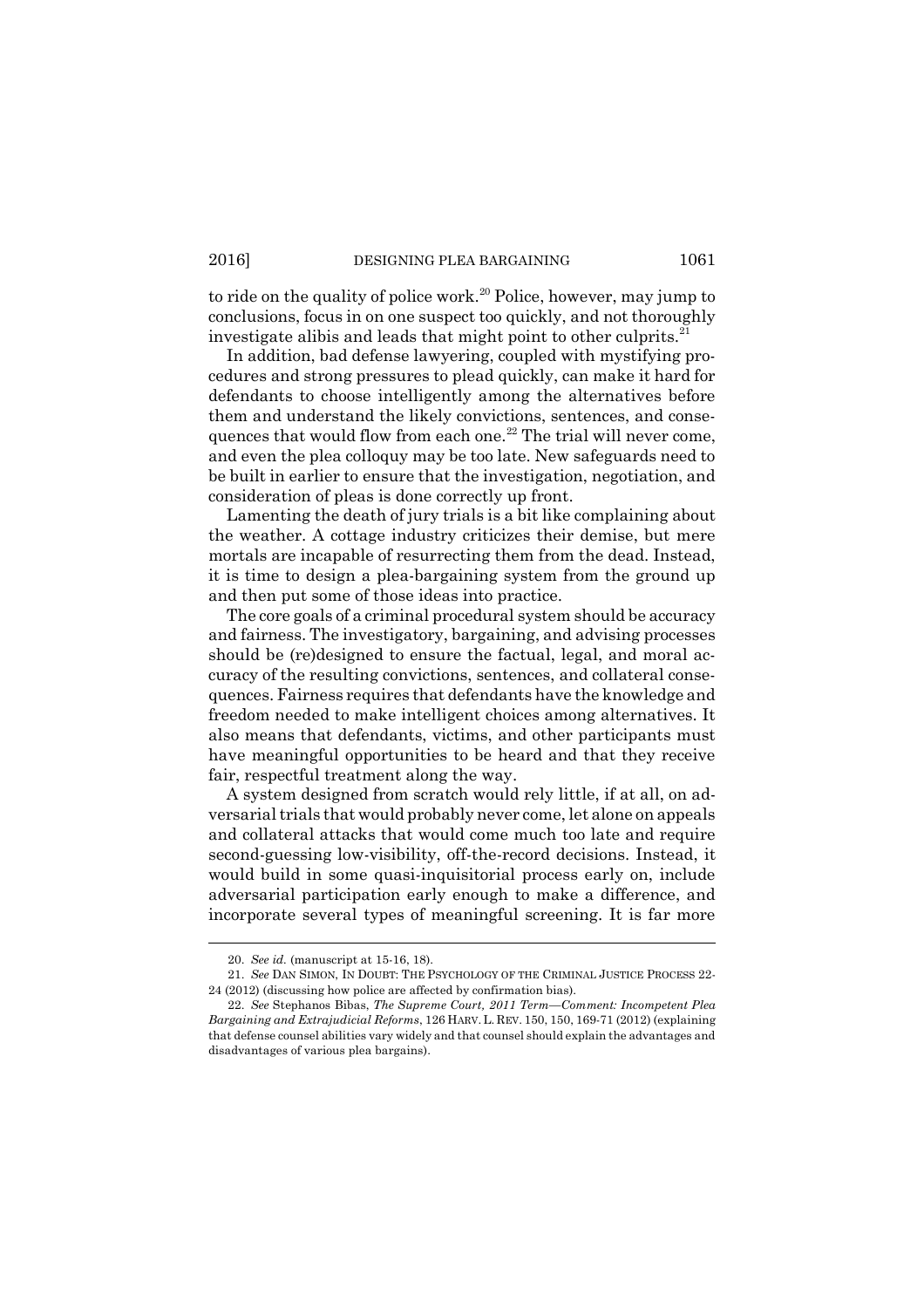important and effective to get things right the first time than to spend years trying to reconstruct how things might have gone differently.

The remainder of this Symposium Article comprises two parts. Part I looks at how to design a more accurate plea-bargaining system. Limited information, the psychology of investigations, and constricted defense participation can make pleas factually inaccurate. And now that grand juries are meaningless and plea judges are largely passive, no system actor ensures that charges are equitable and fitting. Solutions could include making the investigative process more inquisitorial, giving defense lawyers greater roles and more information earlier on, loosening bail rules, and ensuring more rigorous, neutral screening.

Part II turns to promoting plea bargaining's fairness. Defendants understand little of what they are getting into and have little opportunity to speak and be heard. The same is true of victims and affected locals. Solutions ought to include providing better information and de-biasing about odds and likely outcomes in advance of pleas. Reforms could even include preparing presentence reports in advance of pleas to serious crimes. Lay participants should have greater opportunities to speak, and proceedings should be more public and transparent to foster oversight and public scrutiny.

# I. ENSURING FACTUALLY, LEGALLY, AND MORALLY ACCURATE PLEAS

In recent years, the rise in DNA exonerations $23$  has painfully exposed the shortcomings of criminal investigations and plea negotiations. Section A explores the psychological, structural, and other forces that hamper both those procedures and the weighing of the equities of bringing charges. Section B goes on to suggest a range of quasi-inquisitorial, adversarial, and other structural elements that could make judgments more factually and legally accurate as well as better tailored to each case's equities.

<sup>23.</sup> *See, e.g.*, *supra* note 14.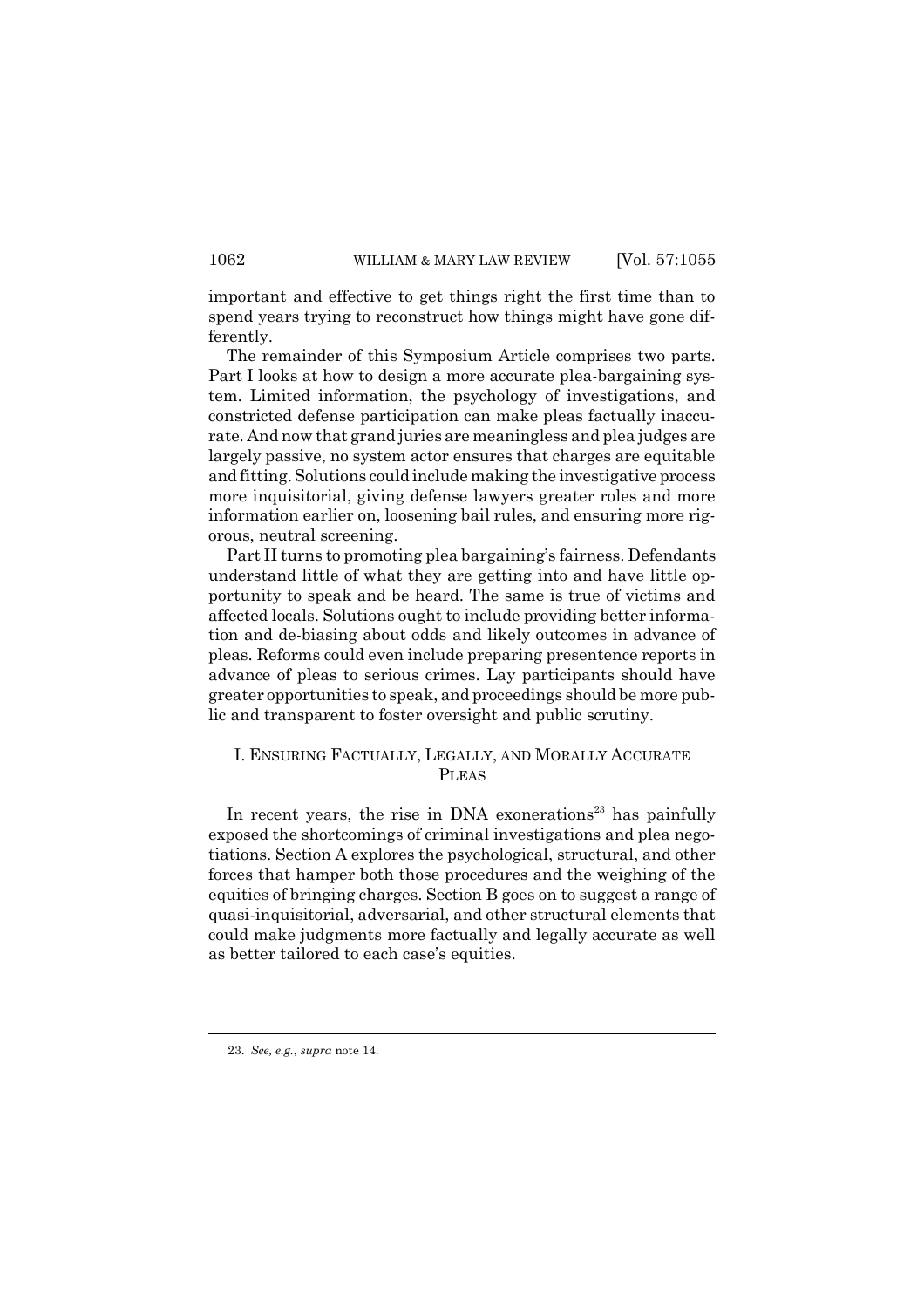# *A. Sources of Inaccuracy*

# *1. Factual and Legal Inaccuracy*

Our system is built as an adversarial one.<sup>24</sup> Police measure their performance based in part on how many arrests they make and how many cases they close, and prosecutors count up convictions as notches on their belts.<sup>25</sup>

That adversarial mindset skews the state's development of its cases. Once initial evidence, hunches, or tips incline an investigator toward a suspect, the confirmation bias colors police officers thoughts and investigations to reinforce their initial beliefs.<sup>26</sup> Thus, police jump to conclusions, develop tunnel vision, and fail to consider alternative possibilities, or to take them seriously.<sup>27</sup> Moreover, police officers, forensic scientists, and prosecutors have conflicting roles: on one hand, to determine objectively "whodunit," and on the other, to clear cases by arresting, charging, and convicting a suspect. Motivated reasoning may thus skew their truth-seeking findings toward their adversarial interests. The adversarial role, membership in the law-enforcement team, and anger at outrageous crime may further bias thinking.<sup>28</sup> This adversarial mindset would be more defensible if there were both an equal adversary on the other side ferreting out evidence of innocence, and a neutral adjudicator weighing it all in the end. Neither assumption, however, holds true anymore.

First, consider the feebleness of the adversarial process. Criminal defendants are generally poor, so most must rely on court-appointed counsel.<sup>29</sup> Only a sliver of them, such as white-collar defendants, can afford great lawyers and thorough investigations.<sup>30</sup> Setting this

<sup>24.</sup> *See* BIBAS & BARTON, *supra* note 19 (manuscript at 14).

<sup>25.</sup> *See generally* Koppl & Sacks, *supra* note 15 (discussing how prosecutor and police incentives to get convictions lead to convictions of the innocent).

<sup>26.</sup> *See* SIMON, *supra* note 21, at 23.

<sup>27.</sup> *See id.* at 24.

<sup>28.</sup> *See id.* at 25-29.

<sup>29.</sup> *See* CAROLINE WOLF HARLOW, BUREAU OF JUSTICE STATISTICS, DOJ, NCJ 179023, SPECIAL REPORT: DEFENSE COUNSEL IN CRIMINAL CASES 1 (2000) ("At felony case termination, court-appointed counsel represented 82% of State defendants in the 75 largest counties in 1996 and 66% of Federal defendants in 1998.).

<sup>30.</sup> *See id.* at 3-4.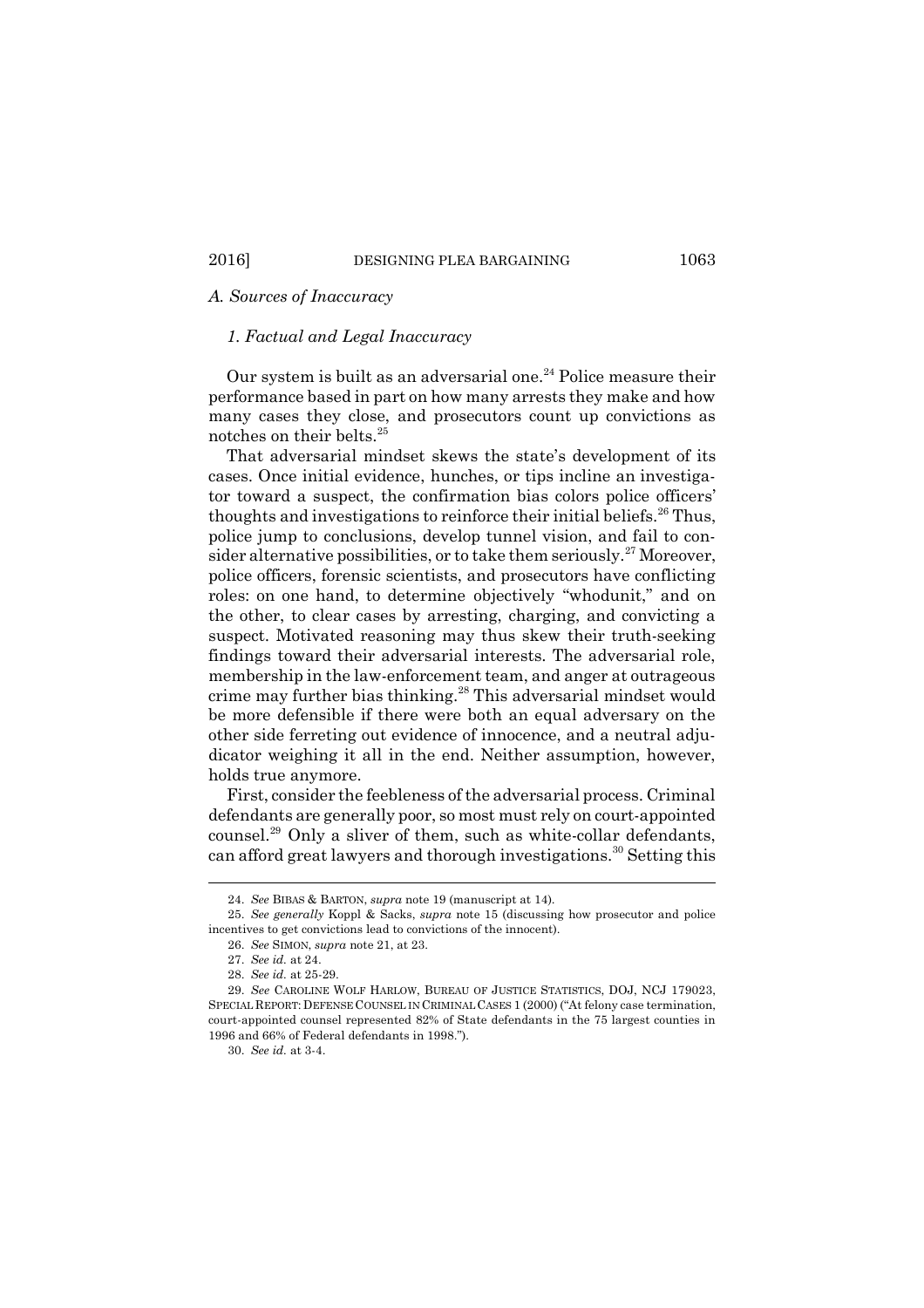minority aside, defense lawyers have too many cases, too little time, too little pay, and too little support to investigate and advocate vigorously.<sup>31</sup> Rarely can they afford private investigators or forensic testing.<sup>32</sup> And flat- or capped-fee arrangements push attorneys toward supporting quick pleas.<sup>33</sup> Plus, investigation and prosecution are largely secret and opaque. Defense lawyers have little opportunity to de-bias officers and prosecutors by presenting opposing perspectives—the sort of information that jurors would have heard at trial. $34$  In addition, criminal discovery is pretty weak and frequently waived.<sup>35</sup> In most jurisdictions, defendants have no right to the state's inculpatory evidence, impeachment evidence, or evidence of affirmative defenses.<sup>36</sup> It is even unclear whether defendants have a right to classic *Brady* exculpatory evidence before they plead guilty.<sup>37</sup>

The lack of a neutral adjudicator, of course, is precisely what plea bargaining seeks to achieve in order to promote efficiency. The Supreme Court assumes that by admitting guilt, a defendant obviates further adjudication.<sup>38</sup> But innocent defendants plead guilty, and guilty-plea allocutions are too cursory to serve as much of a check.<sup>39</sup> Often, a defendant admits guilt in the most general terms, and the prosecution likewise refers vaguely to what witnesses and other evidence would show at trial. Courts supposedly insist on more, a "strong factual basis," when a defendant enters an *Alford* pleathat is, pleads guilty while maintaining his innocence.<sup>40</sup> But despite

36. The federal approach is typical in denying access to witnesses' names or statements until trial. *See* Jencks Act, 18 U.S.C. § 3500(a) (2012) (barring compelled disclosure of government witness statements "until said witness has testified on direct examination in the trial of the case"); FED. R. CRIM. P. 16(a) (specifying government's discovery obligation upon defendant's request); United States v. Ruiz, 536 U.S. 622, 629-33 (2002) (rejecting a constitutional right to impeachment or affirmative-defense evidence in advance of a guilty plea).

37. For a discussion of the circuit split surrounding this issue, see Michael Nasser Petegorsky, Note, *Plea Bargaining in the Dark: The Duty to Disclose Exculpatory* Brady *Evidence During Plea Bargaining*, 81 FORDHAM L. REV. 3599, 3614-31 (2013).

38. North Carolina v. Alford, 400 U.S. 25, 37-38 (1970).

<sup>31.</sup> *See* BIBAS & BARTON, *supra* note 19 (manuscript at 14-15).

<sup>32.</sup> *See, e.g.*, *supra* notes 29-30 and accompanying text.

<sup>33.</sup> BIBAS & BARTON, *supra* note 19 (manuscript at 16-18).

<sup>34.</sup> *See id.*

<sup>35.</sup> *See id.* (manuscript at 14-15) (describing what defense attorneys need to do to zealously defend their clients and how they lack the time to fulfill this role).

<sup>39.</sup> *See supra* note 11.

<sup>40.</sup> *Alford*, 400 U.S. at 38; *see id.* at 37-38.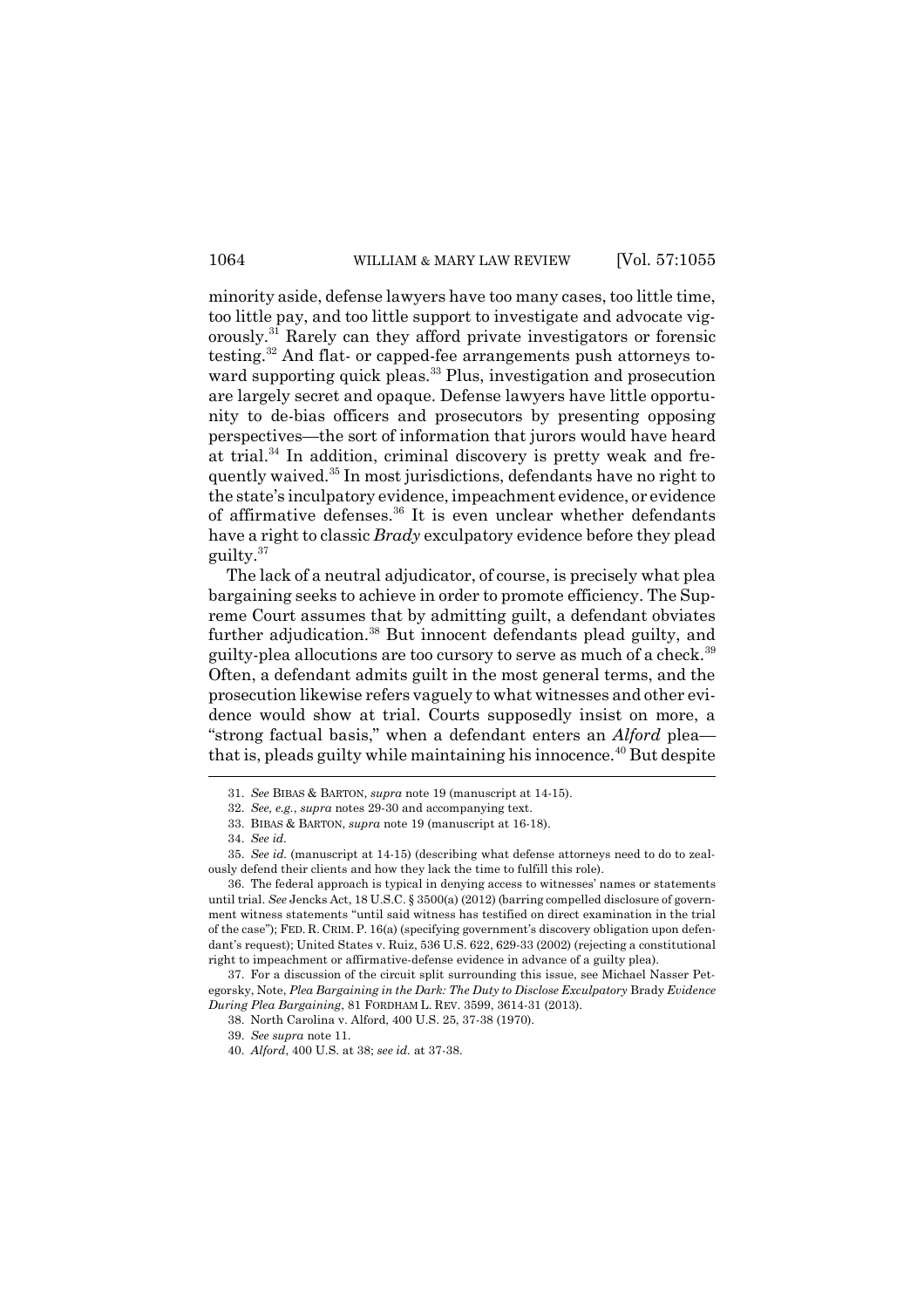these limitations in *Alford* itself, some courts allow *Alford* pleas even without any record evidence of guilt. $41$ 

Judges at plea colloquies are unaccustomed to verifying guilt and feel unable to do so. Generally, they have no evidence in the record, no access to discovery, and no sense of the victim, the defendant, and the circumstances of the alleged crime. $42$  Judges thus defer to prosecutors and defense lawyers.<sup>43</sup> But with limited funding and constrained bargaining power, defense lawyers are not much of a counterweight.<sup>44</sup> In essence, the only adjudicator is the prosecutor, as Jerry Lynch memorably explained.<sup>45</sup> But an adversarially trained, adversarially minded prosecutor is a poor substitute for a defense lawyer, whose job is to push back, or a judge, whose job is to probe skeptically the weaknesses of each side's case.

# *2. Normative Inaccuracy*

Even when the police have arrested and prosecutors have charged the right guy, they may be committing an injustice. In a series of important works, Josh Bowers has explained how criminal justice professionals tend to fixate on legal factors, like whether conduct violates a statute, and administrative considerations, such as maximizing arrest or conviction statistics.<sup>46</sup>They pay much less attention to normative guilt—that is, the equities.<sup> $47$ </sup> Criminal statutes are broad or even overbroad, so they often criminalize conduct that is morally unobjectionable or borderline at best.<sup>48</sup> Factually guilty defendants thus often receive far more punishment than they really deserve.

<sup>41.</sup> *See* United States v. Tunning, 69 F.3d 107, 111-12 (6th Cir. 1995); Higgason v. Clark, 984 F.2d 203, 207 (7th Cir. 1993); Jones v. State, 351 S.W.3d 784, 784 (Mo. Ct. App. 2011).

<sup>42.</sup> *See* Bibas, *supra* note 10, at 1142.

<sup>43.</sup> *See id.*

<sup>44.</sup> *See supra* notes 29-33 and accompanying text.

<sup>45.</sup> *See* Gerard E. Lynch, *Our Administrative System of Criminal Justice*, 66 FORDHAM L. REV. 2117, 2118-23 (1998) (exploring the inquisitorial role of the prosecutor in criminal proceedings).

<sup>46.</sup> *See* Josh Bowers, *Legal Guilt, Normative Innocence, and the Equitable Decision Not to Prosecute*, 110 COLUM. L. REV. 1655, 1656-58 (2010).

<sup>47.</sup> *Id.*

<sup>48.</sup> *See generally id.*; Josh Bowers, *The Normative Case for Normative Grand Juries*, 47 WAKE FOREST L. REV. 319 (2012) [hereinafter Bowers, *The Normative Case*].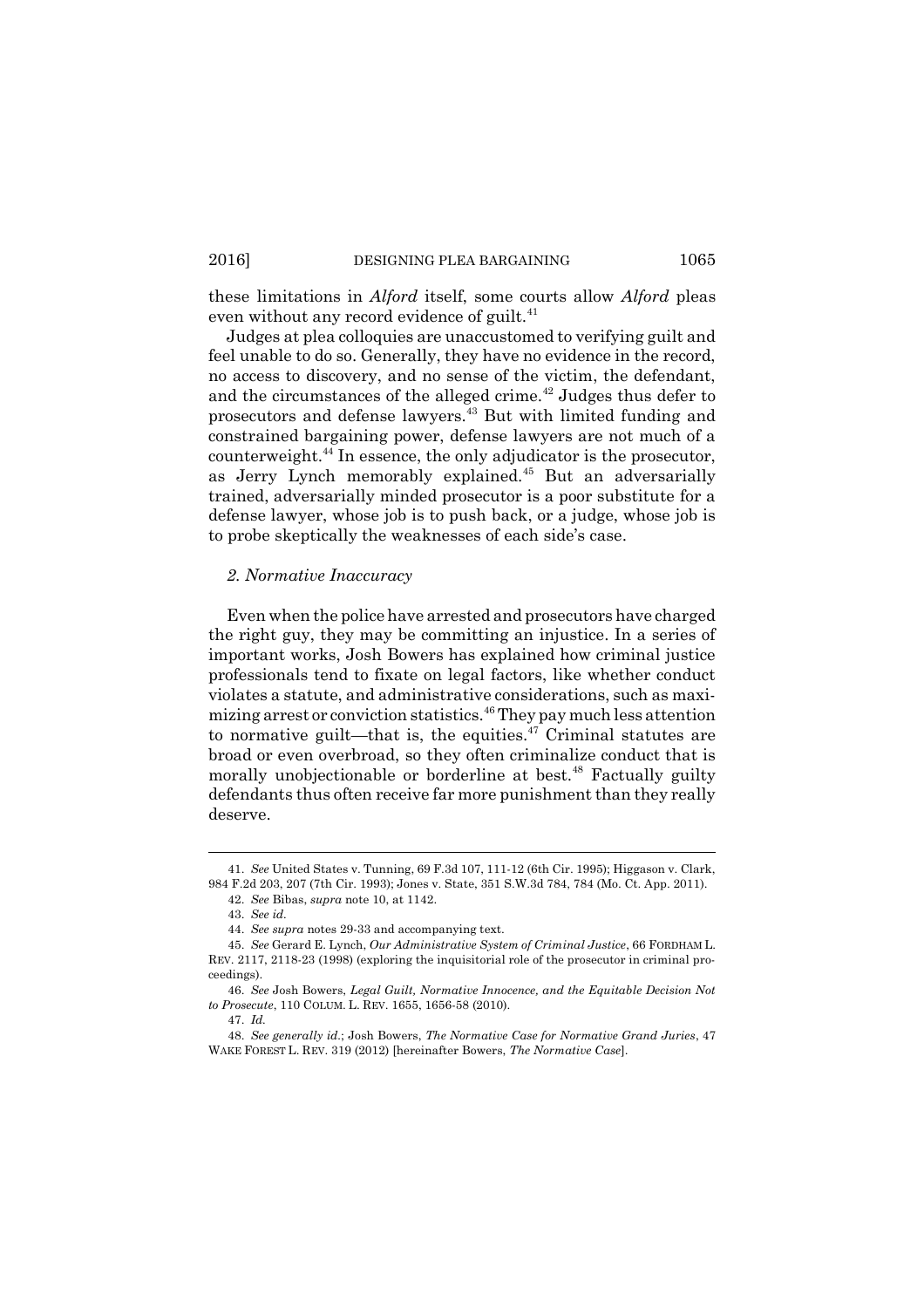The historical safeguards for such blameless conduct have fallen away, one by one. The narrowness of common law crimes has eroded, as legislatures rush to enact new or broaden existing crimes, claim political credit, and give prosecutors new tools.<sup>49</sup> Police discretion not to arrest is weakened by incentives to boost arrest statistics.<sup>50</sup> Likewise, prosecutorial discretion—the choice not to charge—is weakened by similar incentives to rack up conviction statistics and by fixation on legal and administrative guilt.<sup>51</sup> Grand juries are dominated by prosecutors or bypassed entirely, and petit juries rarely enter the picture.<sup>52</sup> The broader trend at work, I have argued, is the professionalization of criminal justice, resulting in a mechanical, assembly-line approach to processing cases.<sup>53</sup> To speed up the assembly line, we have squeezed out individualized weighing of desert, remorse, reform, and similar particularistic moral values.<sup>54</sup>

#### *B. Promoting Accuracy Early On*

One response to the problems of inaccuracy would be to import a European-style inquisitorial system. Many elements of inquisitorialism are indeed attractive. But the comparative law literature on legal transplants should breed skepticism about our ability to transplant a very different system of justice wholesale.<sup>55</sup> The soil of the American legal system is deeply adversarial.<sup>56</sup> America lacks the rigorously neutral training and career tracks for judges, investigating magistrates, and the like that would be needed for such a system to succeed, and filling these gaps from scratch would be

<sup>49.</sup> *See* William J. Stuntz, *The Uneasy Relationship Between Criminal Procedure and Criminal Justice*, 107 YALE L.J. 1, 55-59 (1997).

<sup>50.</sup> *See* Koppl & Sacks, *supra* note 15, at 126 (discussing how police incentives to get convictions lead to convictions of the innocent).

<sup>51.</sup> *See id.*

<sup>52.</sup> *See* Kevin K. Washburn, *Restoring the Grand Jury*, 76 FORDHAM L. REV. 2333, 2352-53 (2008) (asserting that although the grand jury was intended to provide a check on the prosecutor, the prosecutor dominates these proceedings).

<sup>53.</sup> *See* BIBAS, *supra* note 2, at 15-26, 33, 38-40.

<sup>54.</sup> *See id.*

<sup>55.</sup> *See generally* Máximo Langer, *From Legal Transplants to Legal Translations: The Globalization of Plea Bargaining and the Americanization Thesis in Criminal Procedure*, 45 HARV. INT'L L.J. 1 (2004) (cautioning against "Americanization" of foreign legal systems).

<sup>56.</sup> *See* BIBAS & BARTON, *supra* note 19 (manuscript at 14).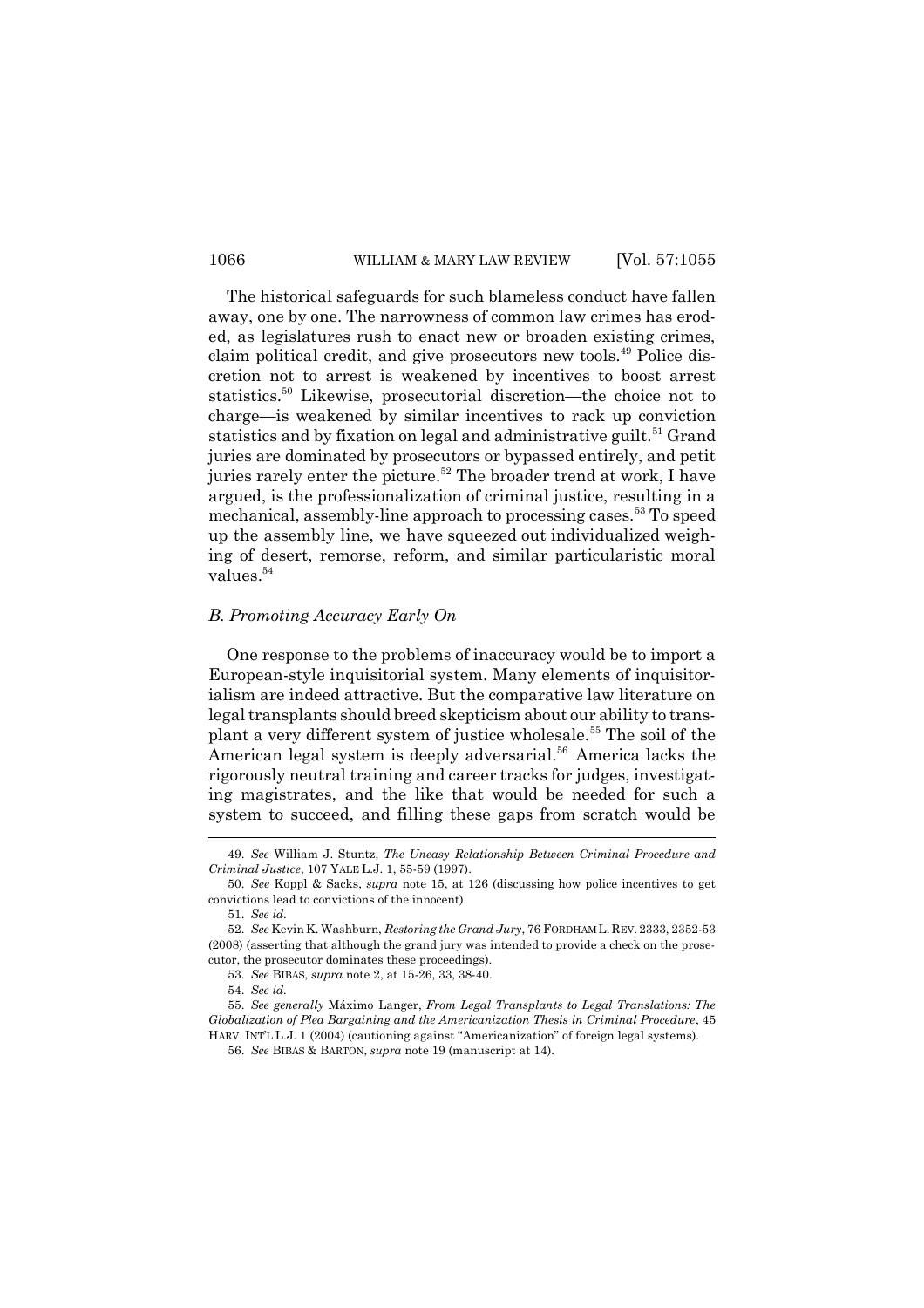difficult.<sup>57</sup> Moreover, doing so would be somewhat at odds with the desire for normative accuracy, which calls for greater lay roles and political accountability.

Inquisitorialism can nevertheless play a part, so long as it is blended with other, more indigenous institutions, such as more robust roles for defense counsel. Requiring more neutral screens, second looks, and greater cooperation can do more to turn the current game of hiding the ball into a more collaborative discussion and shared search for truth.

#### *1. Inquisitorial Measures*

To make plea bargaining more accurate, the system needs actors who are not hired, rewarded, or promoted for racking up convictions to be more actively involved. This goal requires developing independent departments or bodies outside the core institutions of police departments and prosecutors' offices, new bodies whose missions are not tied to arrests and convictions.

Foremost among the new independent bodies would be investigating magistrates. A judicial official, such as a magistrate, would take an active role in investigating, following up leads, sharing discovery, and framing the issues for potential adjudication. With the advent of FaceTime, Skype, and similar electronic communications, magistrates can interview many possible witnesses and review documents and records without leaving their chambers. The parties could suggest various witnesses, pieces of evidence, and lines of inquiry, and the magistrate could dig into and test each one. This alternative would pool efforts, greatly compensating for defense lawyers' limited time and attention to pursuing leads and alibis. It would also limit each side's ability to hide unfavorable evidence or spin a witness's story, as the magistrate would record the fruits of the investigation for the use of both sides.

Investigating magistrates could also take prompt depositions of victims, witnesses, and even the many defendants who waive their *Miranda* rights. After all, the defendant is generally the person who

<sup>57.</sup> *See* Langer, *supra* note 55, at 11-13 (discussing how legal education and socialization within a particular legal system shapes views on various structural understandings such as the role of judges or how plea bargaining should proceed).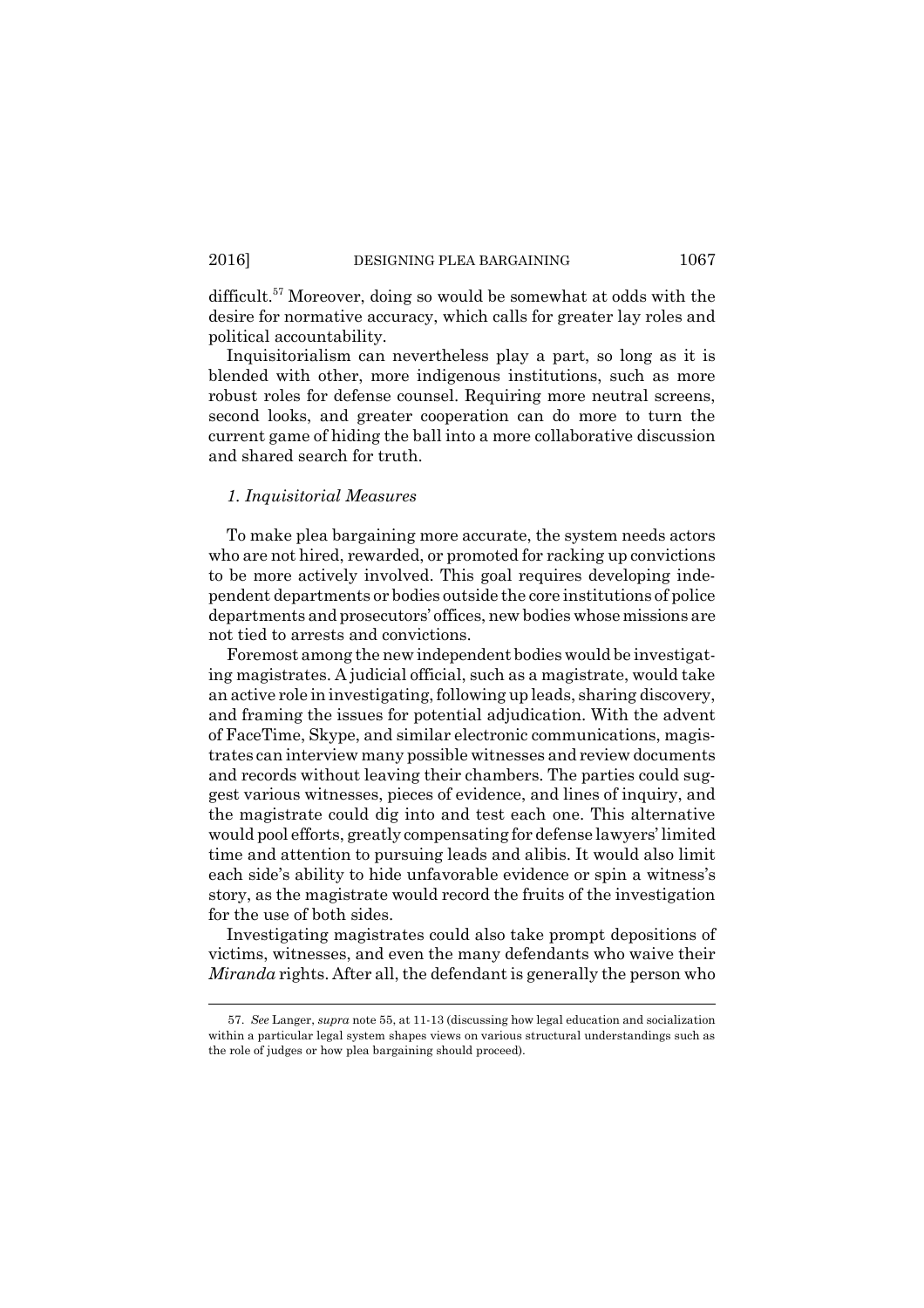knows the most about the case. At the stationhouse, soon after arrest, an on-call magistrate could question the suspect. Statements would be audio- and video-recorded. Investigators would draw natural inferences from silence, or pin down a suspect's alibi and check it out promptly. Magistrate questioning would improve upon police questioning, which on occasion lets slip incriminating details and results in some false confessions.<sup>58</sup> The magistrate's involvement would be analogous to a double-blind experimental design; the magistrate is less likely to bias the outcome because he is not motivated to tally arrests and does not know the secret details of the crime.<sup>59</sup>

Police departments and prosecutors' offices could also appoint designated devil's advocates for moderately serious cases. The advocate's job would be to argue the weaknesses in each case, so police and prosecutors should carefully consider the other side. Psychology studies find that forcing a decision maker to "consider the opposite" is perhaps the best way to combat various psychological heuristics and biases.<sup>60</sup> It is hard to know how effective these advocates would be, however, at swimming upstream against the dominant culture within each office, just as internal affairs divisions have difficulty pushing back against internal misconduct. $61$ 

Prosecutors could also borrow from the playbook of former New Orleans District Attorney Harry Connick, Sr. They could institute hard-screening units, staffed by experienced trial attorneys, to

<sup>58.</sup> *See, e.g.*, Brandon L. Garrett, *The Substance of False Confessions*, 62 STAN. L. REV. 1051, 1054 (2010) (We often cannot tell what happened [in a false confession] from reading the written records. In many cases, however, police likely disclosed those details during interrogations by telling exonerees how the crime happened. Police may not have done so intentionally or recklessly; the study materials do not provide definitive information about the state of mind of the officers.); *see also* Koppl & Sacks, *supra* note 15 (discussing prosecutor and police incentives to get convictions).

<sup>59.</sup> *Cf.* Akhil Reed Amar & Renée B. Lettow, *Fifth Amendment First Principles: The Self-Incrimination Clause*, 93 MICH. L. REV. 857, 898-900 (1995) (proposing a system of stationhouse depositions). Amar and Lettow would radically revise existing self-incrimination doctrine to make such depositions admissible. *See id.* at 898-901. For present purposes, I do not need to go so far or disturb existing doctrine. The large majority of defendants already waive their *Miranda* rights and choose to speak with police. *See* Richard A. Leo, *Inside the Interrogation Room*, 86 J. CRIM.L.& CRIMINOLOGY 266, 275-76 (1996). Such defendants would be the ones covered by my proposal.

<sup>60.</sup> *See* Bibas, *supra* note 16, at 2523; *see also id.* at 2523-25.

<sup>61.</sup> *See* Al Baker & Jo Craven McGinty, *N.Y.P.D. Confidential*, N.Y. TIMES (Mar. 26, 2010), http://www.nytimes.com/2010/03/28/nyregion/28iab.html?pagewanted=all [https:// perma.cc/7LVM-XXMV].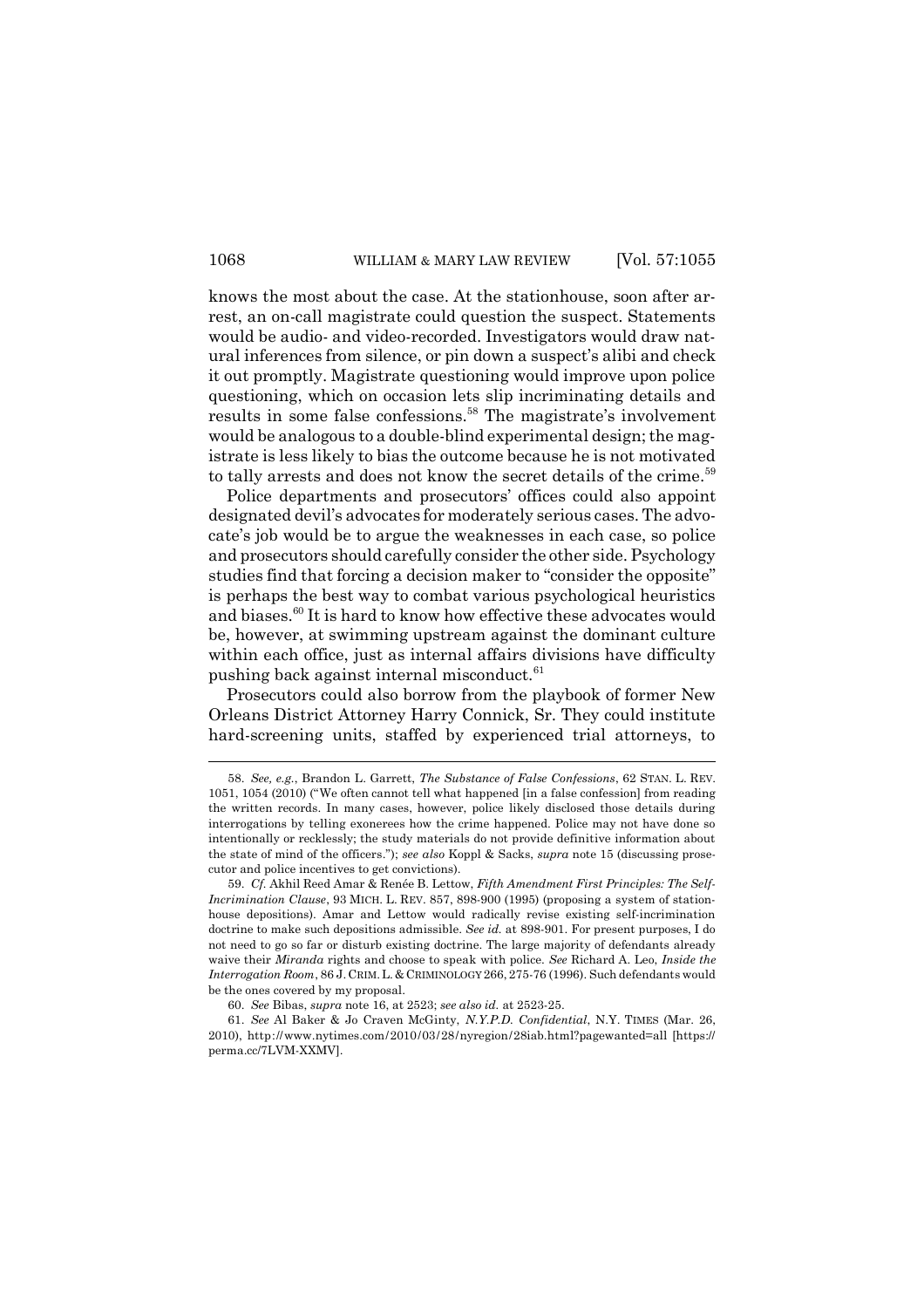speak with the witnesses and probe the weaknesses of each case before committing to charge and prosecute it. $62$  Insisting on more evidence up front, before the office has committed itself to prosecute, delays the onset of tunnel vision and the confirmation bias, which leads prosecutors to interpret most of the evidence as supporting the initial charging decision. $63$  Stricter screening also leads prosecutors to decline about half of the charges received, reserving prosecution for the strongest cases—those in which defendants are least likely to be innocent.<sup>64</sup>

Supervisory prosecutors could also create formal avenues for defense lawyers to make legal and normative arguments on behalf of their clients, much as well-connected ex-prosecutors already do informally.<sup>65</sup> As Jerry Lynch explains, allowing appeals of prosecutors' charging and plea-bargaining decisions can force them to justify their offers and weigh countervailing considerations  $ex$  ante.<sup>66</sup>

Judges can also be more active before and at plea colloquies. Al Alschuler and I have previously proposed relaxing the stringent judicial ban on all participation in plea discussions to allow judges to counterbalance prosecutors' unilateral offers and threats.<sup>67</sup> Being more active need not mean sacrificing neutrality.<sup>68</sup> If a defendant chose to reject a judge's advice to plead, the case could automatically be reassigned to a different judge for trial.<sup>69</sup> The late Bill Stuntz proposed requiring judges at plea colloquies to review guilty pleas factual bases very carefully, with little deference.<sup>70</sup> Military courts already do this by reversing pleas whenever they are improvident.<sup>71</sup> Relatedly, I have supported banning *Alford* and nolo contendere

<sup>62.</sup> Ronald Wright & Marc Miller, *The Screening/Bargaining Tradeoff*, 55 STAN. L. REV. 29, 61-65, 71 fig.1 (2002).

<sup>63.</sup> *Id.*

<sup>64.</sup> *Id.*

<sup>65.</sup> *See* Lynch, *supra* note 45, at 2148-49.

<sup>66.</sup> *Id.* at 2125-29, 2148-49.

<sup>67.</sup> *See* Albert W. Alschuler, *The Trial Judges Role in Plea Bargaining, Part I*, 76 COLUM. L. REV. 1059, 1059-60 (1976); Bibas, *supra* note 16, at 2542-43; Bibas, *supra* note 22, at 168 & n.123.

<sup>68.</sup> *See* Bibas, *supra* note 22, at 168.

<sup>69.</sup> *Id.* at 168 & n.123; Bibas, *supra* note 16, at 2542-43.

<sup>70.</sup> WILLIAM J. STUNTZ, THE COLLAPSE OF AMERICAN CRIMINAL JUSTICE 302-03 (2011).

<sup>71.</sup> *Id.*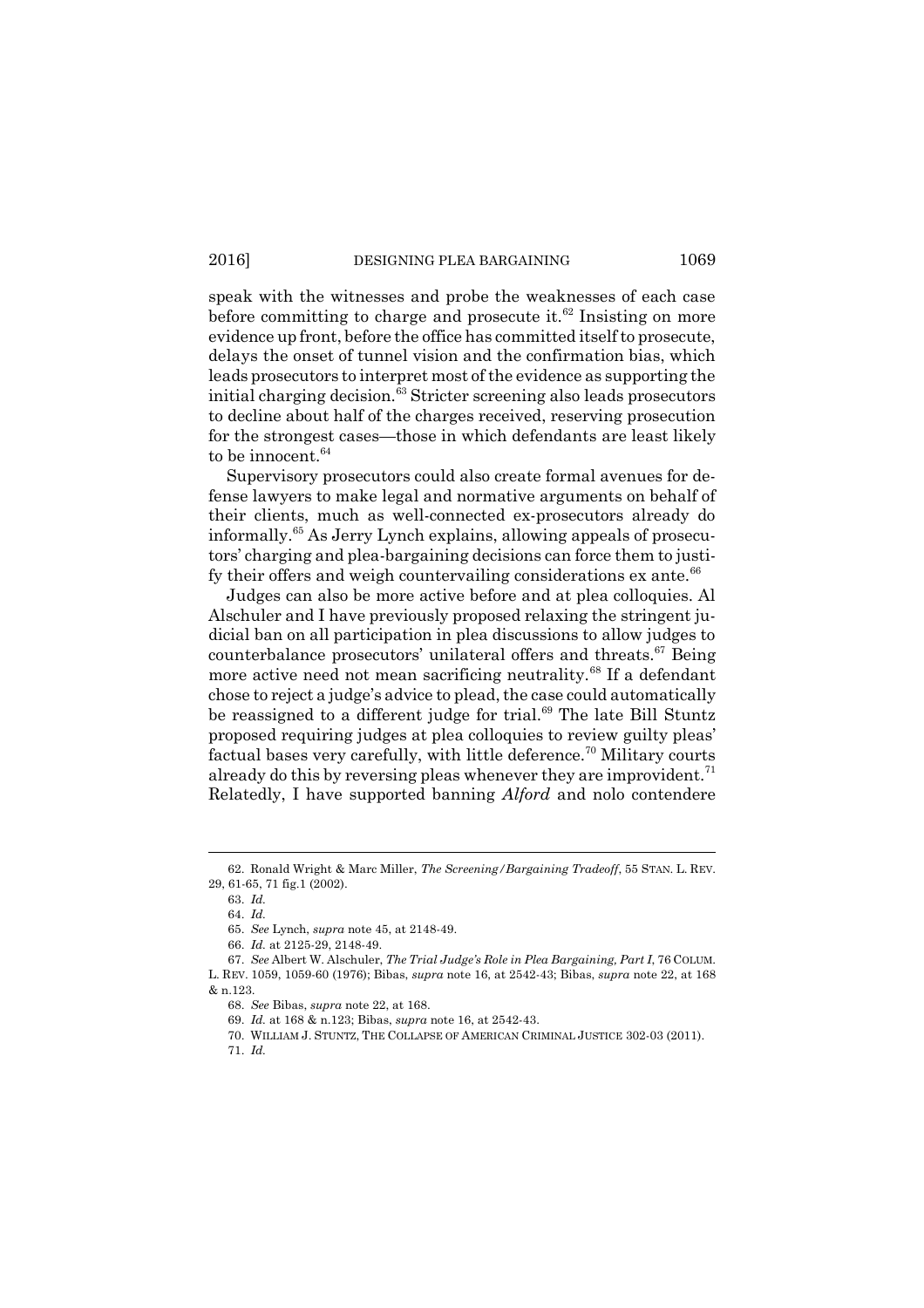pleas to ensure that the judge has unequivocally verified the defen $d$ ant's guilt.<sup>72</sup>

Forensic and scientific experts can also be more inquisitorial. Crime labs can be moved out of police departments to become independent agencies or offices within the judiciary.<sup>73</sup> Courts can make greater use of their existing authority to appoint neutral experts, beholden to neither side, to test ballistics, drugs, biological evidence, mental illness, and other forensic issues.<sup>74</sup>

# *2. More Vigorous Defense*

One of the best solutions to the problem of inadequate defense would be to greatly increase defender funding and greatly reduce caseloads.<sup>75</sup> This has long proven politically infeasible, however, so for the moment, I set it aside.<sup>76</sup>

More modestly, defenders could at least receive dedicated funding for private investigators and forensic testing. Given the popularity of crime dramas such as *CSI*, <sup>77</sup> forensic funding is less politically vulnerable to the charge that it gets guilty defendants off the hook, because the results seem more neutral and scientific.<sup>78</sup> Thus, it might well be more politically palatable than an overall funding increase.<sup>79</sup>

Also, police and prosecutors should greatly expand their information sharing with defense lawyers early on, disclosing not only exculpatory material (required by *Brady* and *Giglio*),<sup>80</sup> but also most

<sup>72.</sup> *See* BIBAS, *supra* note 2, at 160.

<sup>73.</sup> *See* Craig M. Cooley, *Reforming the Forensic Science Community to Avert the Ultimate Injustice*, 15 STAN. L. & POLY REV. 381, 422-23 (2004).

<sup>74.</sup> *See id.*; *see, e.g.*, FED. R. EVID. 706.

<sup>75.</sup> *See* Bibas, *supra* note 16, at 2476, 2479-80.

<sup>76.</sup> *See* Bibas, *supra* note 22, at 167.

<sup>77.</sup> *See* Sheila L. Stephens, *The CSI Effect on Real Crime Labs*, 41 NEW ENG. L. REV. 591, 591-93 (2007) (discussing how the popularity of the television show *CSI* is affecting the criminal justice system).

<sup>78.</sup> *See* Cooley, *supra* note 73, at 417-21.

<sup>79.</sup> *See id.*

<sup>80.</sup> *See* Giglio v. United States, 405 U.S. 150 (1972); Brady v. United States, 397 U.S. 742 (1970); *see also* Ben Grunwald, An Empirical Study of Criminal Discovery: The Effects of Open File 9-12 (unpublished manuscript) (on file with author) (discussing decisions in *Giglio* and *Brady*).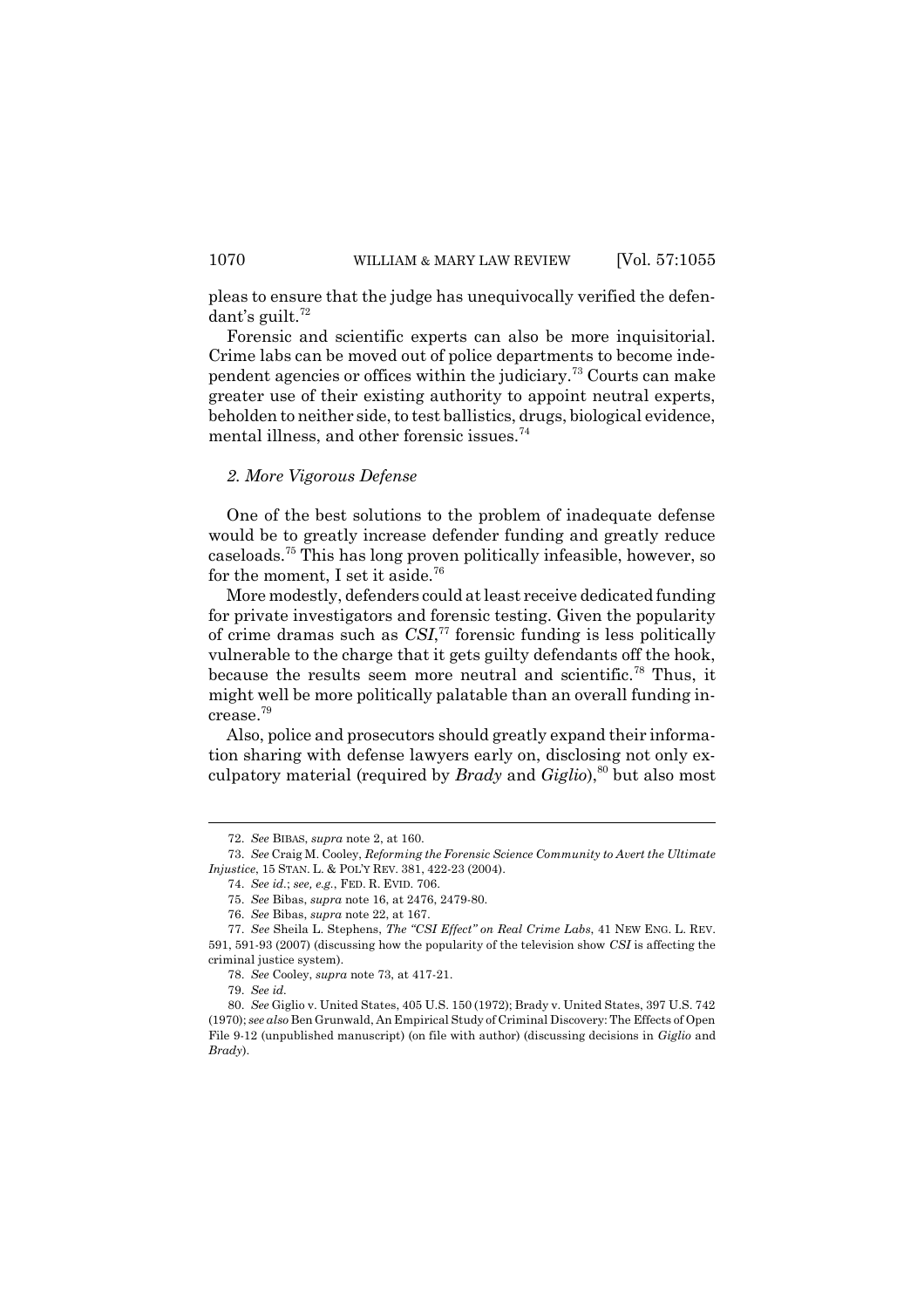of the inculpatory material. $81$  This change would result in something much closer to an open-file discovery system in advance of plea bargaining, except that there would be safeguards against witness tampering.<sup>82</sup> For instance, in organized crime, gang, and drug cases, witnesses' names and addresses might not be disclosed at all, or their statements might be shown to defense counsel under strict protective orders against sharing those names with their clients.<sup>83</sup> Witness statements might also be locked in through videotaped depositions subject to cross-examination, so the statements would be admissible regardless, and there would be no incentive to tamper  $later.<sup>84</sup>$ 

Bail reform would help defendants to consult with and assist their defense lawyers in investigating their cases. Greater use of ankle bracelets and GPS monitoring would relieve pressure to plead guilty, while freeing up defendants to serve as their own private investigators, locating alibi and other favorable witnesses.<sup>85</sup> Moreover, many innocent defendants probably plead guilty to misdemeanors in exchange for time served so they can just go home.<sup>86</sup> Bail reform that reduces or eliminates monetary bail for minor crimes would lessen instances of the most common wrongful convictions.<sup>87</sup>

# *3. Better Normative Evaluation*

Finally, we could create or resurrect various structures for ensuring some focus on normative issues—whether a defendant deserves punishment, and if so, how much.<sup>88</sup> I have suggested letting citizen representatives rotate through police and prosecutors' offices.<sup>89</sup>

<sup>81.</sup> *See* Grunwald, *supra* note 80 (manuscript at 19).

<sup>82.</sup> In Texas, the Michael Morton Act, which amended the Texas Code of Criminal Procedure, now guarantees defendants access to witnesses names, addresses, and prior written or recorded statements, including police reports and the like, as well as other relevant documents and tangible objects, before any trial or guilty plea. *See* TEX. CODE CRIM. PROC. ANN. art. 39.14 (West 2015). Prosecutors must also disclose all exculpatory and impeachment evidence, regardless of how material it is. *See id.* These rights appear to be nonwaivable. *See id.*

<sup>83.</sup> *See* Grunwald, *supra* note 80 (manuscript at 13, 27-28, 30).

<sup>84.</sup> *See* SIMON, *supra* note 21, at 47-48.

<sup>85.</sup> *See* Bibas, *supra* note 16, at 2540.

<sup>86.</sup> *See id.* at 2491-93.

<sup>87.</sup> *See id.*

<sup>88.</sup> *See* Bowers, *The Normative Case*, *supra* note 48, at 349.

<sup>89.</sup> *See* BIBAS, *supra* note 2, at 148.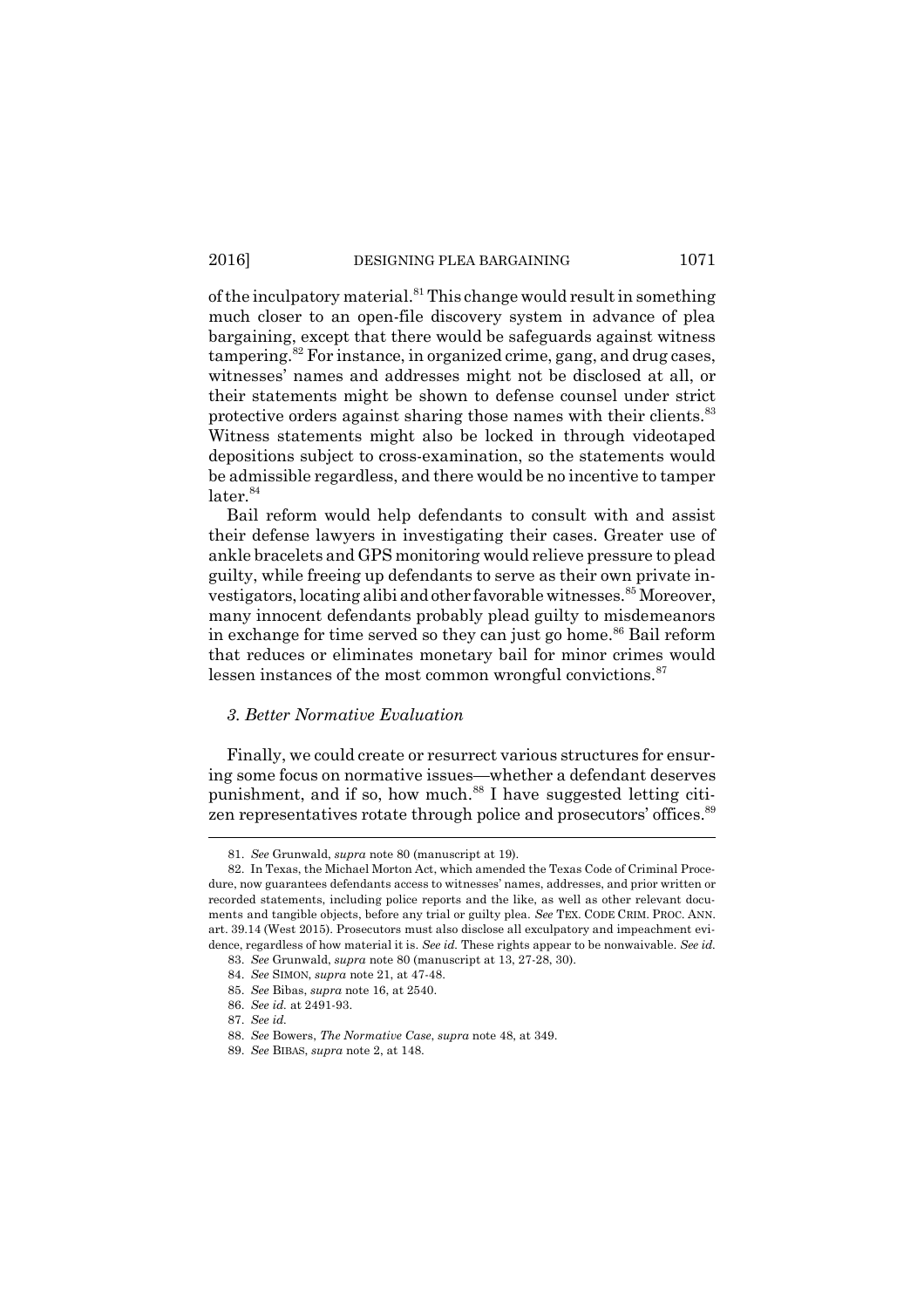Normative grand juries, plea juries, or restorative sentencing juries could inject lay community voices into serious cases, ensuring that charges and punishments do not deviate too far from the community's shared sense of justice.<sup>90</sup> Whatever the institution, the goal is some check to force a fresh, critical look without the legal blinders that often push cases toward foreordained convictions and punishments.

# II. FAIRNESS: IMPROVING UNDERSTANDING, TRANSPARENCY, AND **PARTICIPATION**

For too long, the institution of plea bargaining has relied uncritically on analogies to the free market and contract law.<sup>91</sup> But poorly informed, poorly educated, and poorly represented defendants are far from the fully informed, rational actors of classical economic theory.<sup>92</sup> Moreover, bargaining is not just an economic transaction meant to maximize deterrence and minimize transaction costs; it is a political and moral drama that must do more to inform and include defendants, victims, and the public.<sup>93</sup>

# *A. Sources of Unfairness*

#### *1. Defendants Lack of Information*

Defendants who consider pleading guilty are often poorly informed. To bargain intelligently, they must first estimate the strength of the prosecution's case to forecast the likelihood of conviction and sentence.<sup>94</sup> Civil litigants enjoy broad pretrial discovery, so they have a pretty clear idea of the strength of each side's

<sup>90.</sup> *See* APPLEMAN, *supra* note 2, at 132-58; BIBAS, *supra* note 2, at 148, 156-64; Stephanos Bibas & Richard A. Bierschbach, *Integrating Remorse and Apology into Criminal Procedure*, 114 YALE L.J. 85, 144 (2004); *see also* Bowers, *The Normative Case*, *supra* note 48; Washburn, *supra* note 52, at 2378-88.

<sup>91.</sup> *See generally* Robert E. Scott & William J. Stuntz, *Plea Bargaining as Contract*, 101 YALE L.J. 1909 (1992).

<sup>92.</sup> *See* Bibas, *supra* note 16, at 2467-68, 2494-97.

<sup>93.</sup> *See* Bibas & Bierschbach, *supra* note 90, at 112-13.

<sup>94.</sup> *See* Scott & Stuntz, *supra* note 91, at 1959.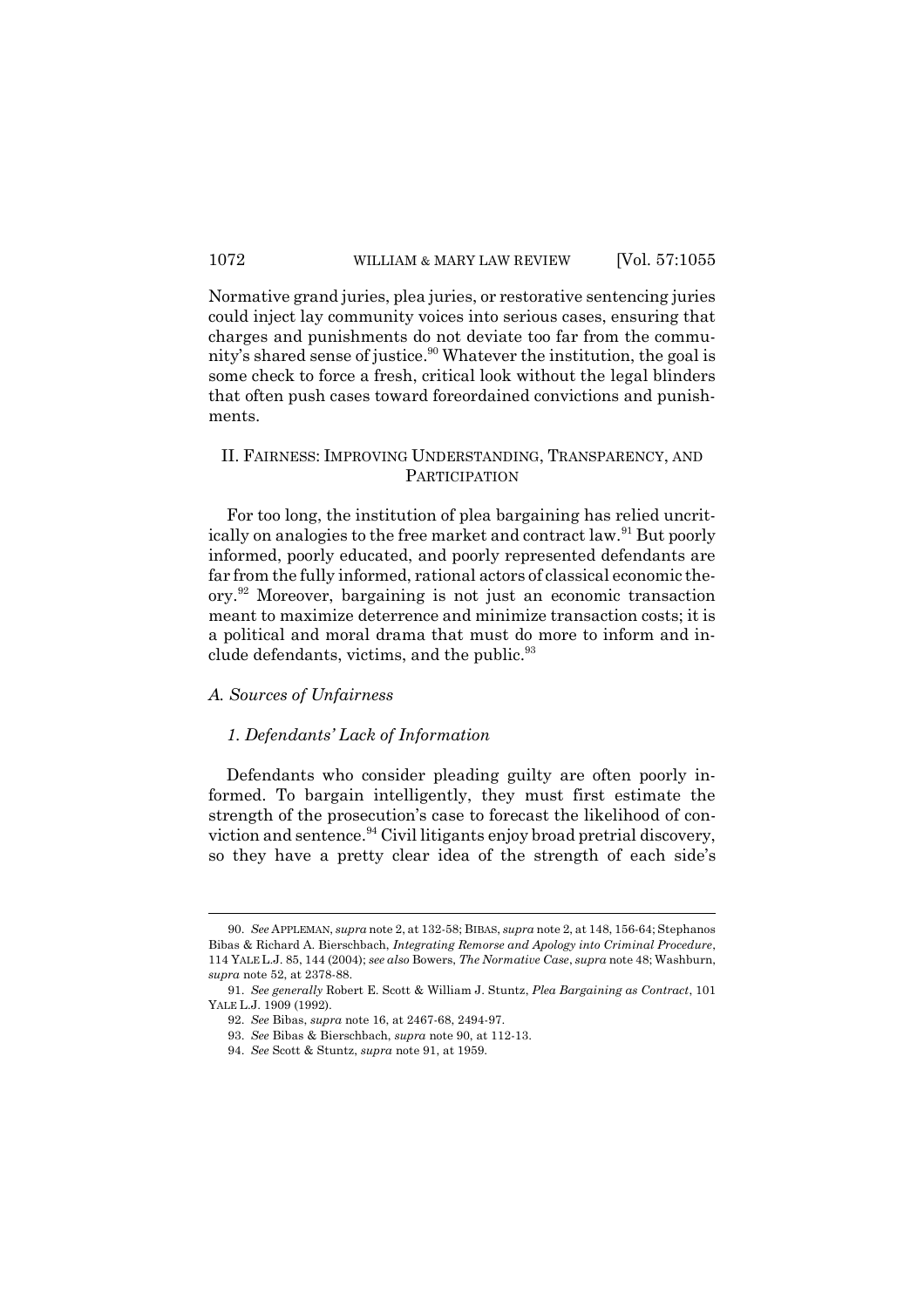evidence.<sup>95</sup> Witness depositions, interrogatories, and document discovery all focus the issues and narrow areas of disagreement.<sup>96</sup>

Many criminal defendants have an advantage over ... civil [litigants]," as guilty defendants usually know their own guilt and have some awareness of the likely evidence for and against them.<sup>97</sup> Thus, they have a reasonable idea of the likelihood of conviction and expected punishment.<sup>98</sup> But innocent or mentally ill defendants, or those who were intoxicated during the crime, often know little about the prosecution's case.<sup>99</sup>

As mentioned above, discovery in criminal cases does little to preview the other side's position.<sup>100</sup> In most states, the parties cannot depose witnesses.<sup>101</sup> In many states, the parties do not even learn witnesses' names and addresses, let alone their prior statements, until trial or the eve of trial.<sup>102</sup> In discovery, criminal "[d]efendants receive only their own statements and criminal records, documents and tangible objects, reports of examinations and tests, and expert witness reports gathered by the prosecution."<sup>103</sup> As already mentioned, defendants have no right to examine evidence bearing on impeachment or affirmative defenses in time for plea bargaining, and it is not clear whether they have a right to classic exculpatory material.<sup>104</sup>

Defense lawyers can do little to mitigate these problems. They lack the state's powers to issue search warrants and subpoenas, force possible witnesses to testify before a grand jury, and offer cooperation agreements or immunity.<sup>105</sup> They usually lack the resources to conduct thorough investigations, hire forensic experts, and run scientific tests.<sup>106</sup> They may also lack the time, as

100. *See* BIBAS, *supra* note 2, at 63; *see also supra* notes 35-37 and accompanying text.

101. *See* Bibas, *supra* note 16, at 2493-94.

<sup>95.</sup> *See* Bibas, *supra* note 16, at 2493.

<sup>96.</sup> *See id.* at 2493-94.

<sup>97.</sup> *Id.* at 2494.

<sup>98.</sup> *See id.*

<sup>99.</sup> *Id.*

<sup>102.</sup> *Cf.* 18 U.S.C. § 3500 (2012); FED. R. CRIM. P. 26.2.

<sup>103.</sup> Bibas, *supra* note 16, at 2494; *see also* FED. R. CRIM. P. 16(a).

<sup>104.</sup> *See supra* notes 36-37 and accompanying text; *see also* Bibas, *supra* note 16, at 2494 & n.125.

<sup>105.</sup> *See* Lynch, *supra* note 45, at 2125.

<sup>106.</sup> *See* BIBAS & BARTON, *supra* note 19 (manuscript at 16); Grunwald, *supra* note 80 (manuscript at 35).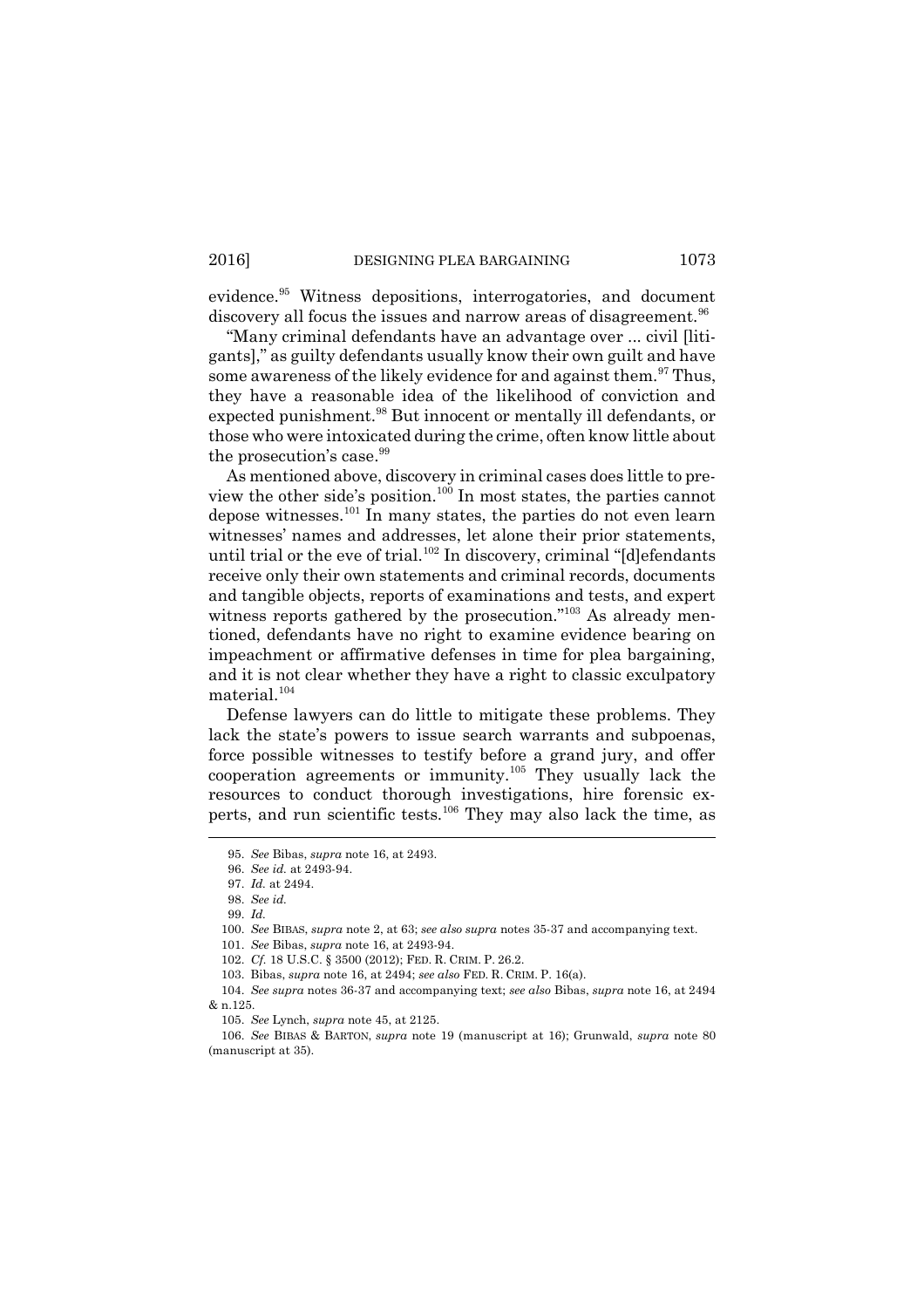prosecutors sometimes make exploding offers that require pleading before there is time to investigate.<sup>107</sup> And when defense investigators do find and contact the prosecution's witnesses, they may not be able to persuade the witnesses to talk, even if those same witnesses are willing—or feel pressure—to talk to the police. $^{108}$ 

As a result, defendants bargain blindfolded. Prosecutors can bluff or take advantage of defendants' fears.<sup>109</sup> They can even threaten the death penalty in murder cases simply as leverage to induce pleas.<sup>110</sup> These problems are particularly acute when defendants are innocent or risk averse, and when they are under indeterminate or unstructured sentencing systems, which make outcomes less predictable.<sup>111</sup>

# *2. Defendants Lack of Understanding*

Not only are defendants often in the dark about the evidence for and against them, but they also have difficulty understanding and evaluating plea deals and the likely consequences.<sup>112</sup> Plea colloquies are built around the trial rights that defendants are giving up, such as cross-examination, trial by jury, proof beyond a reasonable doubt, and the privilege against self-incrimination.<sup>113</sup> Rules of criminal procedure require judges to provide defendants with a laundry list of procedural rights at plea colloquies, resulting in a nearmonologue interrupted only by the defendant's perfunctory "Yes" to each question.<sup>114</sup> This information comes too late in the process to make a difference; by the time of the plea colloquy, the plea is a *fait accompli*. <sup>115</sup> Moreover, defendants are probably overloaded with

<sup>107.</sup> *See* Bibas, *supra* note 22, at 153.

<sup>108.</sup> *See* Josh Bowers & Paul H. Robinson, *Perceptions of Fairness and Justice: The Shared Aims and Occasional Conflicts of Legitimacy and Moral Credibility*, 47 WAKE FOREST L. REV. 211, 213-17 (2012) (discussing public perceptions of criminal justice and the seeming necessity to cooperate with police and prosecutors).

<sup>109.</sup> *See* Bibas, *supra* note 16, at 2495.

<sup>110.</sup> *See* MARC L. MILLER & RONALD F. WRIGHT, CRIMINAL PROCEDURES: CASES, STATUTES, AND EXECUTIVE MATERIALS 1150 (5th ed. 2015).

<sup>111.</sup> *See* Bibas, *supra* note 16, at 2495.

<sup>112.</sup> *See* Brady v. United States, 397 U.S. 742, 748 (1970).

<sup>113.</sup> *See, e.g.*, Boykin v. Alabama, 395 U.S. 238, 243 (1969).

<sup>114.</sup> *See, e.g.*, FED. R. CRIM. P. 11(b).

<sup>115.</sup> *See* Lynch, *supra* note 45, at 2122-23.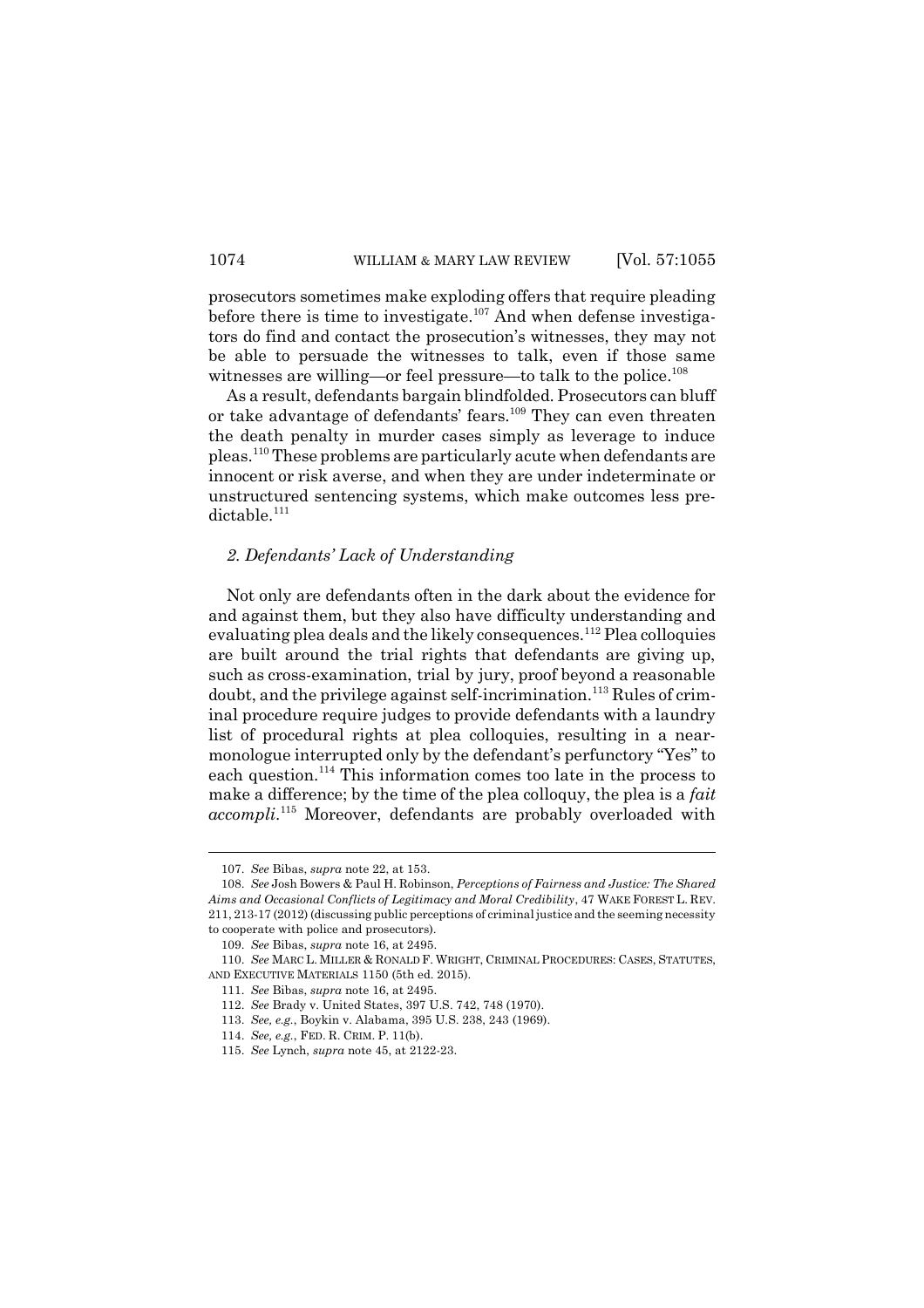information during a plea colloquy. Humans are notoriously bad at digesting information that they hear once without seeing, and the problem must be even worse for laymen hearing technical legalese in a stressful situation.<sup>116</sup> As Omri Ben-Shahar and Carl Schneider have noted, excessive mandated disclosures can boomerang, as everyone just tunes out the fine print. $117$ 

Having just endured this laundry list of procedural irrelevancies, defendants have difficulty understanding and focusing on the substantive merits of the deal.<sup>118</sup> In most jurisdictions, judges may not take part in plea bargaining, and typically they do not forecast expected sentences.<sup>119</sup> They are supposed to rattle off the elements of the crimes, but defendants may find it hard to understand technical doctrines (such as mens rea and accomplice liability) and evaluate the proof needed for each one.<sup>120</sup> Defendants also do not know the typical bargains and sentences for their crimes.<sup>121</sup> And usually the colloquy does not cover so-called collateral consequences because they are nominally civil, such as deportation, sex-offender registration, or restrictions on residency or employment.<sup>122</sup> Under *Padilla v. Kentucky*, defense lawyers are supposed to advise their clients about deportability ahead of time,  $123$  but there is little safeguard to ensure that they have done so adequately or at all.

At bottom, what defendants really need is an informed forecast of the expected conviction and sentence (including collateral consequences), how they compare to those received by other defendants, and the risks and benefits of holding out or walking away.<sup>124</sup> Defense lawyers try to communicate their best estimates to their clients, but they may not be able to do much investigation and discovery, may not have enough time to counsel their clients and weigh options, and may even "meet 'em and plead 'em" at the initial

<sup>116.</sup> *See* Omri Ben-Shahar & Carl E. Schneider, *The Failure of Mandated Disclosure*, 159 U. PA. L. REV. 647, 716-19 (2011).

<sup>117.</sup> *See id.* at 720-22, 737-38.

<sup>118.</sup> *See id.* at 720-22, 725-27.

<sup>119.</sup> *See, e.g.*, FED. R. CRIM. P. 11(c)(1) (forbidding judges to participate); MILLER & WRIGHT, *supra* note 110, at 1156.

<sup>120.</sup> *See* MILLER & WRIGHT, *supra* note 110, at 1141-42.

<sup>121.</sup> *See* Scott & Stuntz, *supra* note 91, at 1959.

<sup>122.</sup> *See* MILLER & WRIGHT, *supra* note 110, at 1142-43.

<sup>123.</sup> *See* 559 U.S. 356, 374 (2010).

<sup>124.</sup> *See* Bibas, *supra* note 22, at 165-67.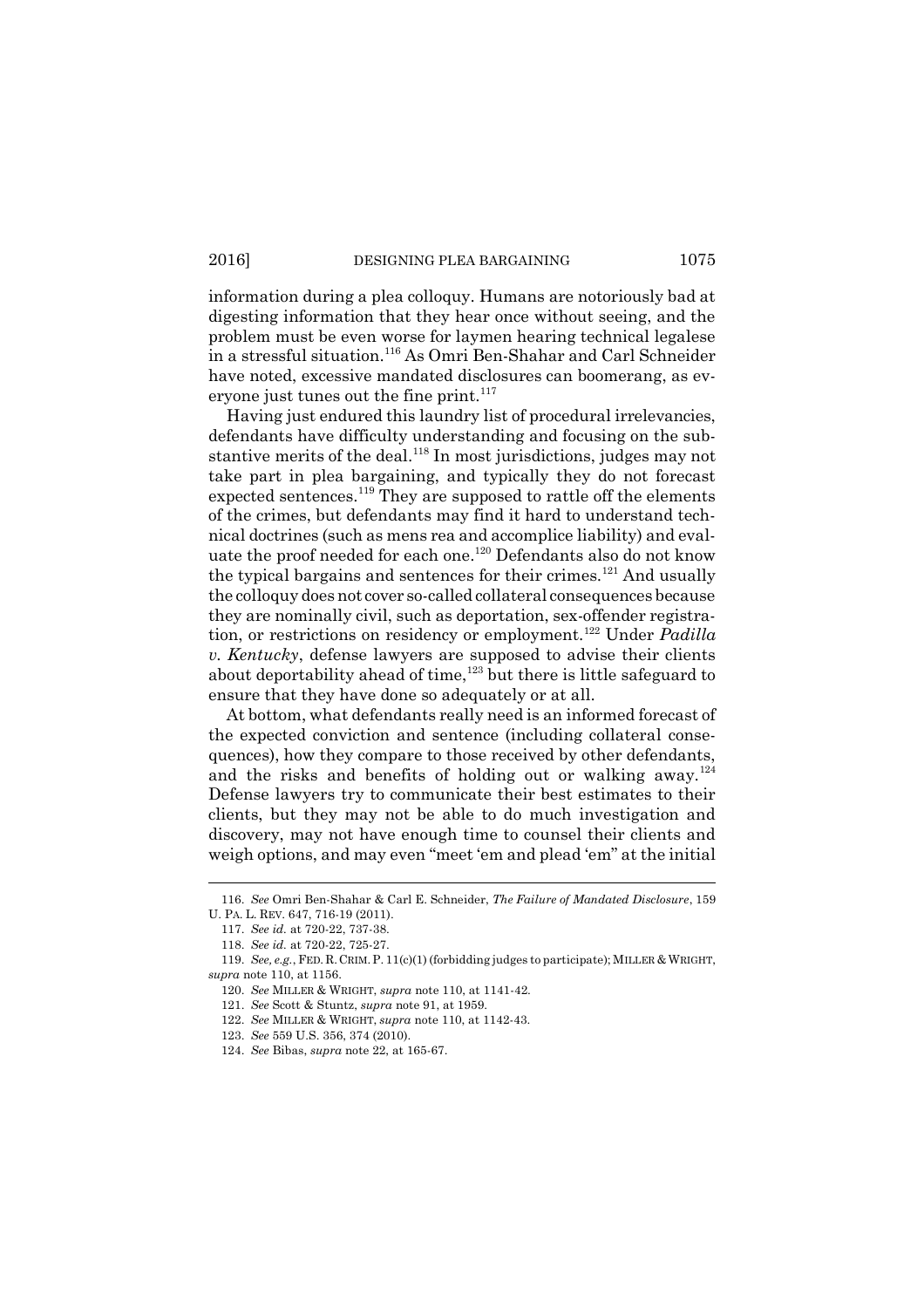appearance.<sup>125</sup> They may be consciously or unconsciously biased by their workloads and incentives to close cases.<sup>126</sup> They may also sometimes find it difficult to build mutual trust and get their clients to understand the pros and cons of various options. $127$ 

#### *3. Laymens Lack of Voice*

Laymen—defendants, victims, and locals affected by a crime want their day in court. They may wish to accuse, deny, justify, excuse, vent, express sorrow, apologize, or forgive.<sup>128</sup> Crime wounds relationships among people, and speaking about crime is often an essential component of exposing and mending those frayed relationships.<sup>129</sup> Just as medical patients want doctors and nurses to listen to their symptoms and maladies, so too do those affected by crimes want their chance to be heard. They may expect a jury trial to give them that opportunity, only to learn that a plea bargain has already swept their case under the rug.<sup>130</sup> That sense of a stake in and ownership of a case often gets lost in legal discourse, as criminal justice professionals focus on the bottom-line likelihood of conviction and expected sentence.<sup>131</sup> But as Tom Tyler's work shows, giving participants voice is an important part of procedural justice-of treating participants fairly, respectfully, and with dignity. $132$ 

Unfortunately, the plea-bargaining system has terrible bedside manner. It focuses on the bottom line, to the exclusion of how it gets there.<sup>133</sup> Plea bargaining rushes cases along, foreclosing the opportunities to speak that laymen so desire.<sup>134</sup> It measures efficiency in days and dollars, not self-expression or reconciliation.<sup>135</sup> Thus, it has made far too little room for the parties even to encounter one

<sup>125.</sup> *See* BIBAS & BARTON, *supra* note 19 (manuscript at 20).

<sup>126.</sup> *See id.* (manuscript at ch. 2).

<sup>127.</sup> *See* Bibas, *supra* note 16, at 2476-82, 2525-27.

<sup>128.</sup> BIBAS, *supra* note 2, at 159.

<sup>129.</sup> *See* Bibas & Bierschbach, *supra* note 90, at 109-18.

<sup>130.</sup> *See id.* at 136.

<sup>131.</sup> *See* Lynch, *supra* note 45, at 2140.

<sup>132.</sup> *See* TOM R. TYLER, WHY PEOPLE OBEY THE LAW 126-30 (2006).

<sup>133.</sup> *See* Bibas & Bierschbach, *supra* note 90, at 88.

<sup>134.</sup> *See id.*

<sup>135.</sup> *See* BIBAS, *supra* note 2, at 65.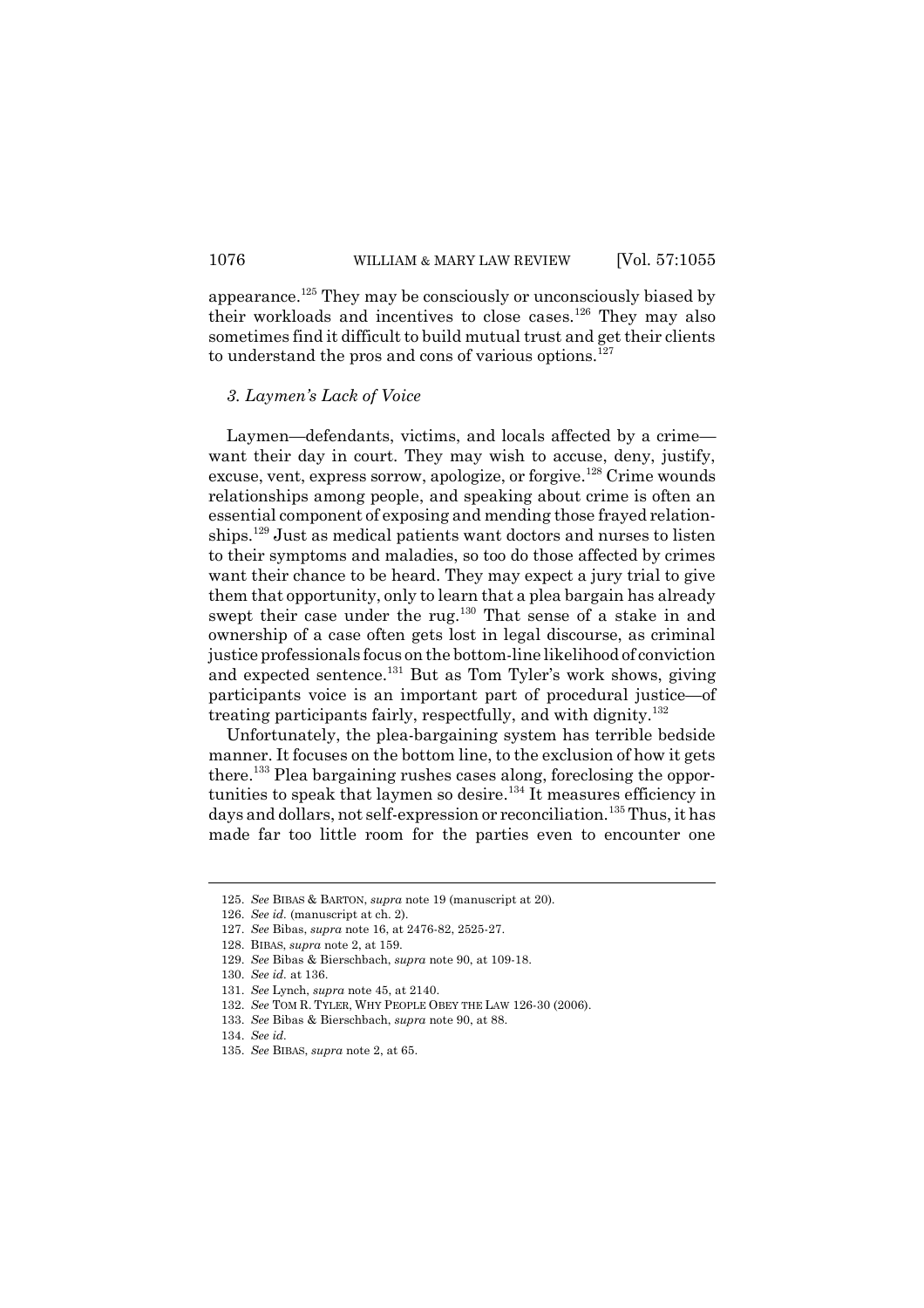another, let alone to engage in dialogue.<sup>136</sup> Defense lawyers tell their clients to stay quiet and script their plea allocutions, suppressing their voices.<sup>137</sup> Likewise, prosecutors displace victims and often fail to enforce victims' remaining rights to be heard.<sup>138</sup>

## *4. Opaque, Insular Criminal Justice*

Relatedly, plea bargaining has turned criminal justice from educational social theater <sup>139</sup> into an impersonal, lawyer-driven machine.<sup>140</sup> In the colonial era, victims, defendants, and community residents not only saw justice done but took part in doing it themselves.<sup>141</sup> Jury trials were public and transparent, letting everyone see that justice was done.<sup>142</sup> They were also participatory, letting everyone take turns in doing justice themselves.<sup>143</sup> That participation empowered victims, defendants, and jurors.<sup>144</sup> Jurors, in particular, engaged in self-government, checked abuses of governmental power, publicized crime problems, and underscored the community's moral judgment.<sup>145</sup>

Today, by contrast, plea bargaining is a remarkably insular, impenetrable system.<sup>146</sup> Backroom deals and corridor conversations determine defendants' fates, largely predestining the outcomes of courtroom proceedings.<sup>147</sup> Defendants receive take-it-or-leave-it deals, often with short deadlines, and they usually take them.<sup>148</sup> If victims have any say at all, it is a purely ceremonial role at sentencing after the parties have already prescribed the outcome.<sup>149</sup> Judges act largely as figureheads, and community members play no active

<sup>136.</sup> *See* Bibas & Bierschbach, *supra* note 90, at 96-101.

<sup>137.</sup> *See* BIBAS, *supra* note 2, at 16-17, 56-57.

<sup>138.</sup> *See id.* at 16-17, 90.

<sup>139.</sup> *Id.* at xv.

<sup>140.</sup> *See* Bibas & Bierschbach, *supra* note 90, at 88-89.

<sup>141.</sup> *See* Washburn, *supra* note 52, at 2342-45 (discussing the history of the grand jury in colonial America and its checks against British rule).

<sup>142.</sup> *See* APPLEMAN, *supra* note 2, at 28-29.

<sup>143.</sup> *See id.* at 15.

<sup>144.</sup> *See id.*

<sup>145.</sup> *See* Washburn, *supra* note 52, at 2342-45.

<sup>146.</sup> *See* Wright & Miller, *supra* note 62, at 34.

<sup>147.</sup> *See* Lynch, *supra* note 45, at 2122-23.

<sup>148.</sup> *See id.* at 2132.

<sup>149.</sup> *See* Bibas & Bierschbach, *supra* note 90, at 99-100.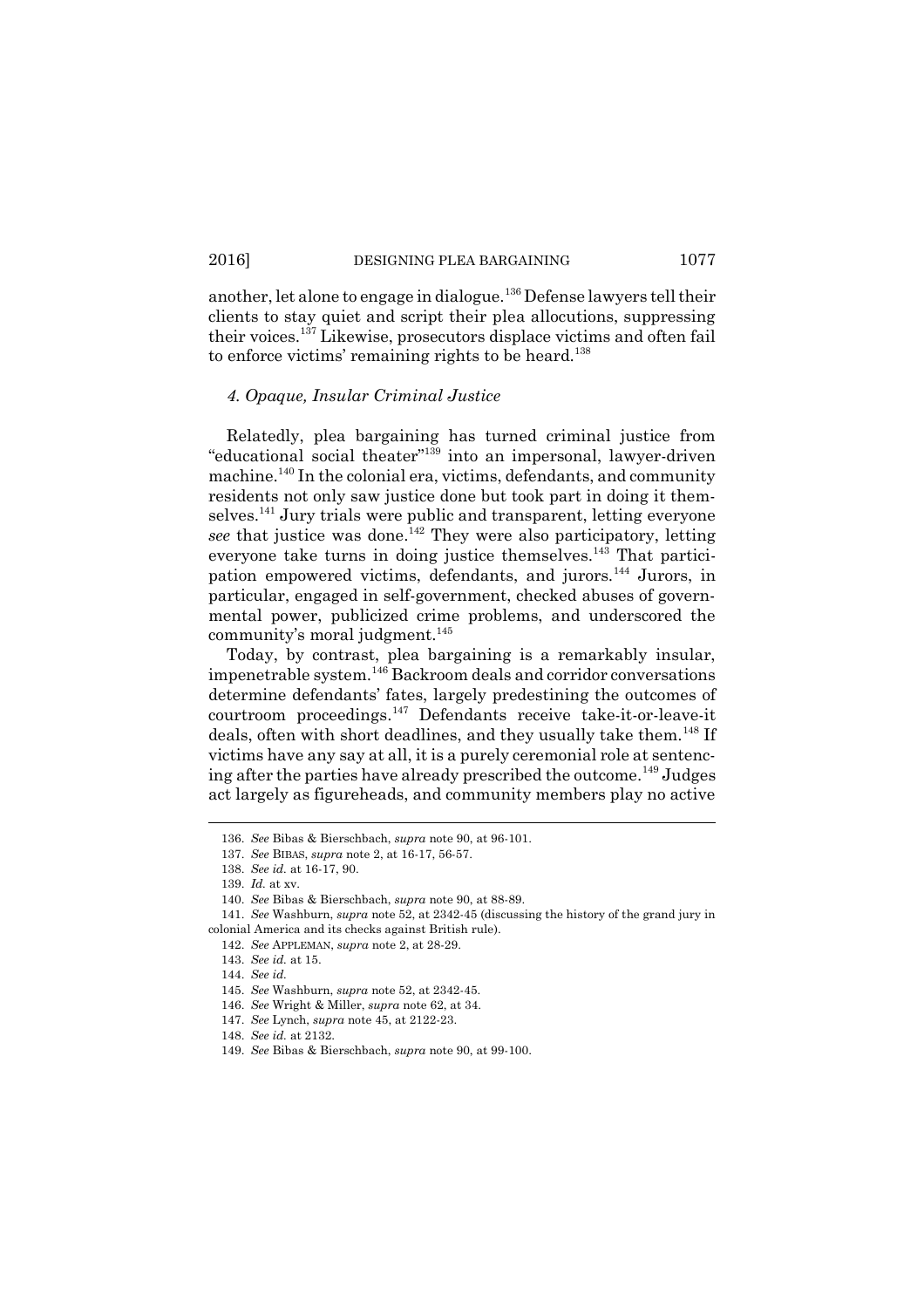role.<sup>150</sup> As a result, defendants and victims may feel bewildered, as if they have either gotten away with something or been taken advantage of.<sup>151</sup> The public misunderstands and mistrusts the system, thinking defendants are (sometimes literally) getting away with murder. $152$ 

Our plea-bargaining system focuses on efficiency and therefore cuts corners, relying on expedients that may cost legitimacy.<sup>153</sup> For instance, charge bargains seem to lie about the crime actually committed.<sup>154</sup> *Alford* and no-contest pleas do so doubly and may seem to have convicted innocent defendants.<sup>155</sup> Excessive use of cooperation deals may breed resentment, as evidenced by the "Stop" Snitching" movement.<sup>156</sup> As studies by Tom Tyler, Josh Bowers, and Paul Robinson show, sacrificing legitimacy may come at a high cost, undermining the law's moral authority and the people's willingness to comply with it.<sup>157</sup>

# *B. Reforms/Solutions*

Plea bargaining functions simultaneously as a private market and as public justice, so improvements should address both its private and public fairness.<sup>158</sup> Improving the market's fairness requires ensuring that defendants receive and have the opportunity to digest better information about the merits of their deals and the likely alternatives to negotiated outcomes.<sup>159</sup> Improving justice means giving defendants, victims, and neighbors a day in court and helping them to reconcile, as well as to understand and influence,

<sup>150.</sup> *See* APPLEMAN, *supra* note 2, at 137-39.

<sup>151.</sup> *See* Wright & Miller, *supra* note 62, at 33.

<sup>152.</sup> *See* ALEXANDRA NATAPOFF, SNITCHING: CRIMINAL INFORMANTS AND THE EROSION OF AMERICAN JUSTICE 115 (2009).

<sup>153.</sup> *See* BIBAS, *supra* note 2, at 64-65.

<sup>154.</sup> *See id.* at 45, 145; Wright & Miller, *supra* note 62, at 111-13.

<sup>155.</sup> *See* BIBAS, *supra* note 2, at 64-65, 70.

<sup>156.</sup> *See* NATAPOFF, *supra* note 152, at 114-26; Daniel C. Richman, *Cooperating Defendants: The Costs and Benefits of Purchasing Information from Scoundrels*, 8 FED. SENTG REP. 292, 292-93 (1996).

<sup>157.</sup> *E.g.*, TYLER, *supra* note 132, at 125-34; Bowers & Robinson, *supra* note 108; Paul H. Robinson et al., *The Disutility of Injustice*, 85 N.Y.U. L. REV. 1940 (2010).

<sup>158.</sup> *See* BIBAS, *supra* note 2, at 64.

<sup>159.</sup> *See* Bibas, *supra* note 22, at 165-67.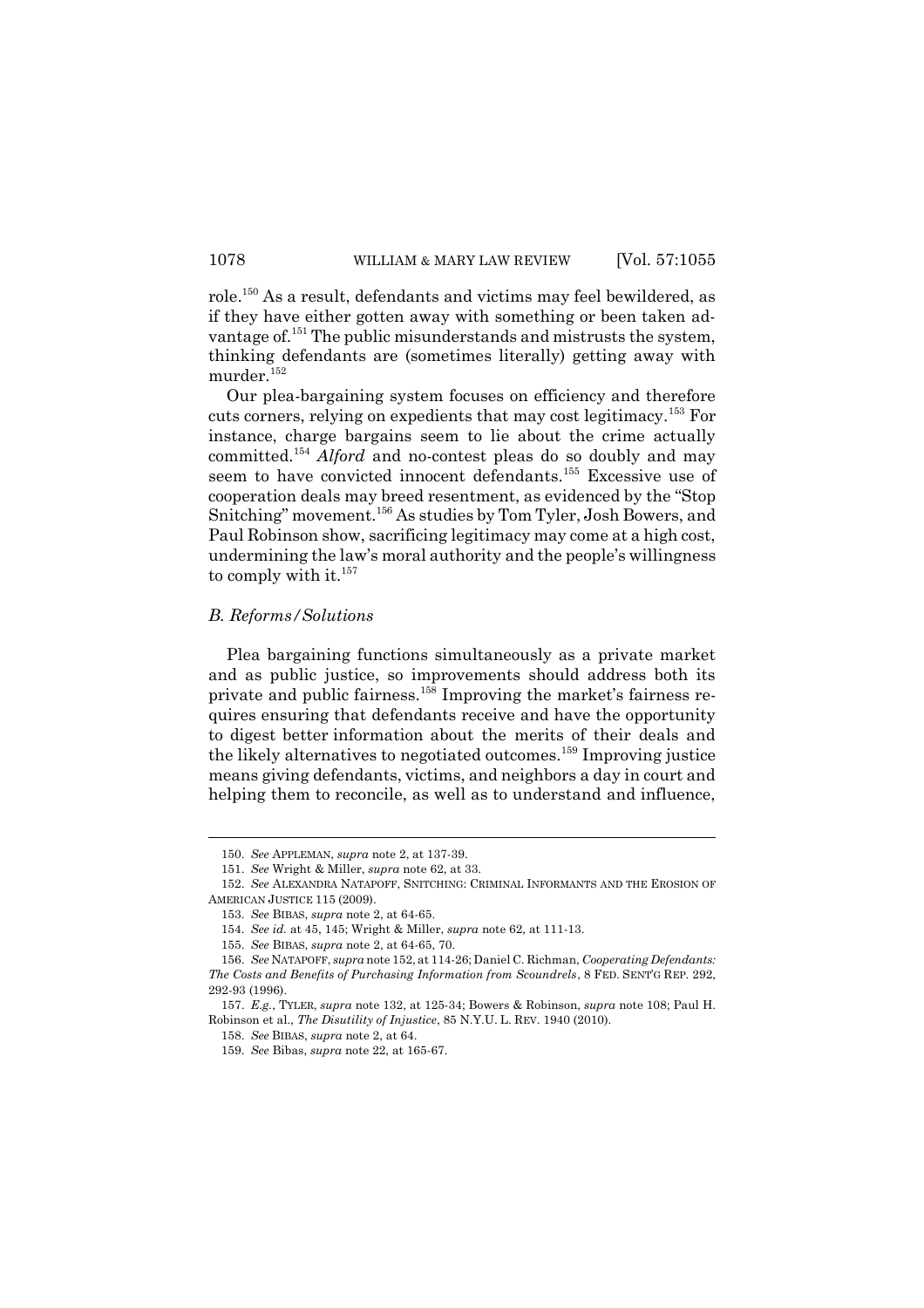the process.<sup>160</sup> That also means fighting the most hidden, insular, and dishonest kinds of plea bargains.

## *1. Better-Informed Pleas*

Defendants need better information about the facts and the strength of the evidence against them.<sup>161</sup> The most obvious remedy is to liberalize both the amount and the timing of discovery, as discussed above.<sup>162</sup> Discovery must be ample and occur well in advance of a plea hearing.<sup>163</sup>

Defendants also need a sense of the best alternative to taking the deal before them.<sup>164</sup> Is there a mutually beneficial alternative, such as a cooperation deal? Does the deal trigger or avoid various collateral consequences, such as deportation? What are the dangers of cooperating and, conversely, the downsides if the defendant is not fully cooperative? Would holding out likely yield a better or worse deal? What are the odds of acquittal at trial and if convicted, what is the expected post-trial sentence?

In order to provide this information more effectively, defense counsel need better training, mentoring, and information sharing (and sometimes language skills, for clients who speak little English).<sup>165</sup> Judges and prosecutors can also help to ensure that defense counsel have communicated thoroughly.<sup>166</sup> In particular, prosecutors can use reverse proffer sessions to explain to defendants the strength of the evidence, the likelihood of conviction, the expected post-trial sentence, and the benefits of a deal.<sup>167</sup>

Lawyers can also do more to present this information effectively to defendants, who may be innumerate, illiterate, or speak little or no English.<sup>168</sup> All plea bargains should be in writing, ideally in plain English, with simple charts to explain any changes in charges and

<sup>160.</sup> *See* Bibas & Bierschbach, *supra* note 90, at 112-13.

<sup>161.</sup> *See* Grunwald, *supra* note 80 (manuscript at 37-38).

<sup>162.</sup> *See id.* (manuscript at 39-40); *see also supra* Part II.A.1.

<sup>163.</sup> *See* Grunwald, *supra* note 80 (manuscript at 39-40, 43).

<sup>164.</sup> *See id.* (manuscript at 37-38).

<sup>165.</sup> *See* Bibas, *supra* note 22, at 167.

<sup>166.</sup> *See id.* at 169-71.

<sup>167.</sup> *See id.* at 167-68.

<sup>168.</sup> *See id.* at 167.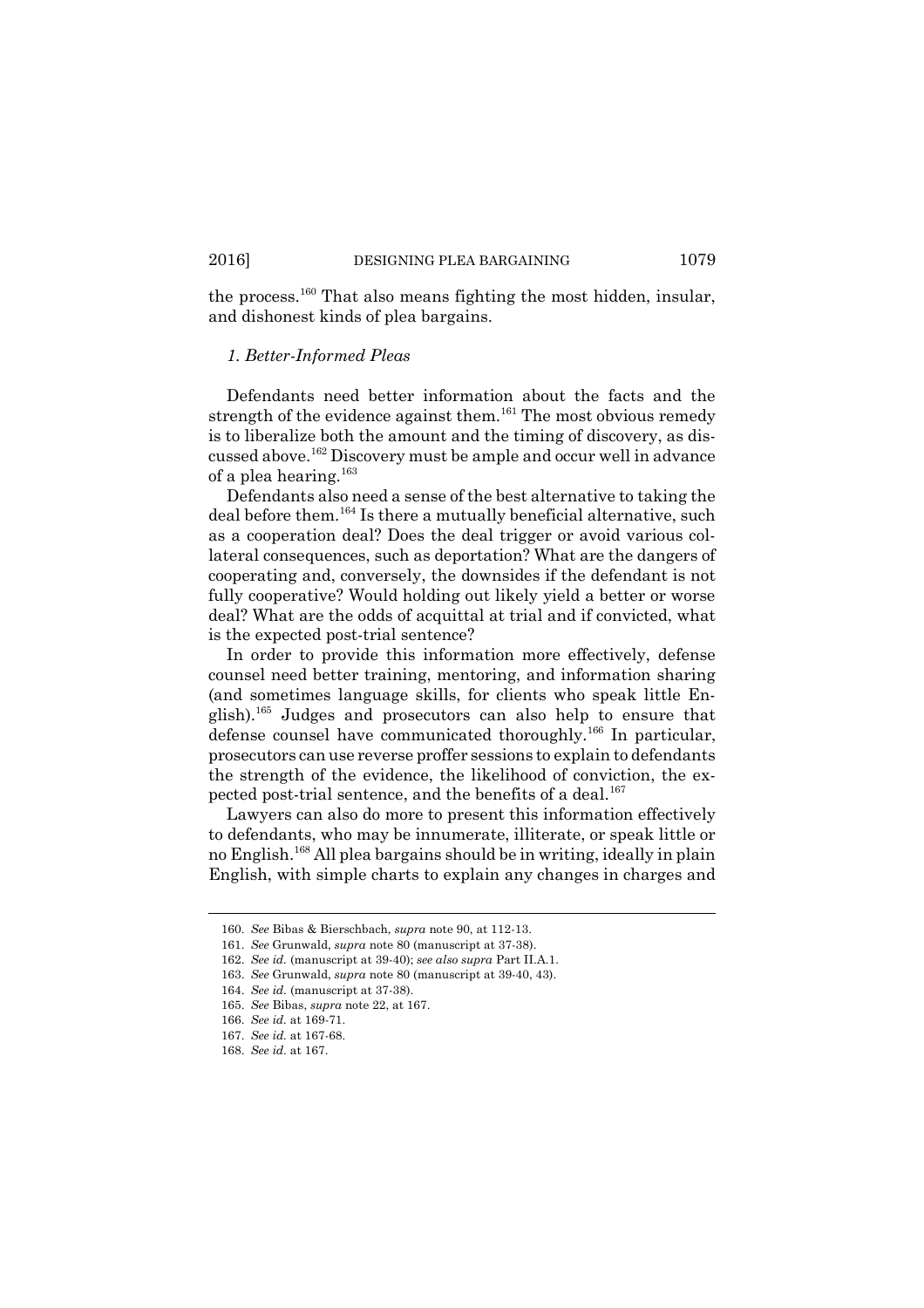minimum, maximum, and expected sentences.<sup>169</sup> These charts should factor in probation, parole, and good-time credits, disclosing what portion of the sentence must be served—and what fraction typically is served—before a defendant is released.<sup>170</sup> Lawyers must translate technical descriptions of crimes into plain English so defendants understand the requirements for conspiracy or accomplice liability, for example.<sup>171</sup> Translations should be readily available for non-English speakers.

# *2. Procedural Justice*

Fairness is also a matter of how the plea process treats defendants and other participants. Defendants should have opportunities to meet with their lawyers in person, or at least by videoconference, several times before pleading to build trust, discuss the facts, and evaluate plea offers. $1^{72}$  That means abolishing "meet 'em and plead 'em" lawyering<sup>173</sup> except for the most minor misdemeanors. Defendants—and perhaps victims and neighbors—should receive plenty of advance notice of plea offers and court dates.<sup>174</sup> Defendants should have opportunities to allocute at plea hearings and at sentencing.<sup>175</sup> Defendants and victims should also have opportunities to meet and reconcile with one another, through victim-offender mediation or similar restorative justice conferences.<sup>176</sup>

The criminal justice system should likewise favor the most open and transparent forms of plea bargaining. The best pleas are ones that do not lie about or manipulate the charges or facts.<sup>177</sup> These include blind or open pleas, in which defendants plead guilty to the indictment, anticipating a sentence discount that is fixed or based

<sup>169.</sup> *See id.*

<sup>170.</sup> *See id.* at 165-66.

<sup>171.</sup> *See id.* at 167.

<sup>172.</sup> *See* Bibas, *supra* note 16, at 2540 (describing how pretrial detention can prevent defendants from meeting with their lawyers, which makes them less able to evaluate plea offers and thus more willing to take those offers).

<sup>173.</sup> BIBAS & BARTON, *supra* note 19 (manuscript at 20).

<sup>174.</sup> *See* Bibas & Bierschbach, *supra* note 90, at 136 (discussing how victims and community members receive little notice of plea offers and convictions).

<sup>175.</sup> *See* APPLEMAN, *supra* note 2, at 149-58 (discussing the merits of allocution).

<sup>176.</sup> *See* Bibas & Bierschbach, *supra* note 90, at 130-34.

<sup>177.</sup> *See* BIBAS, *supra* note 2, at 145.